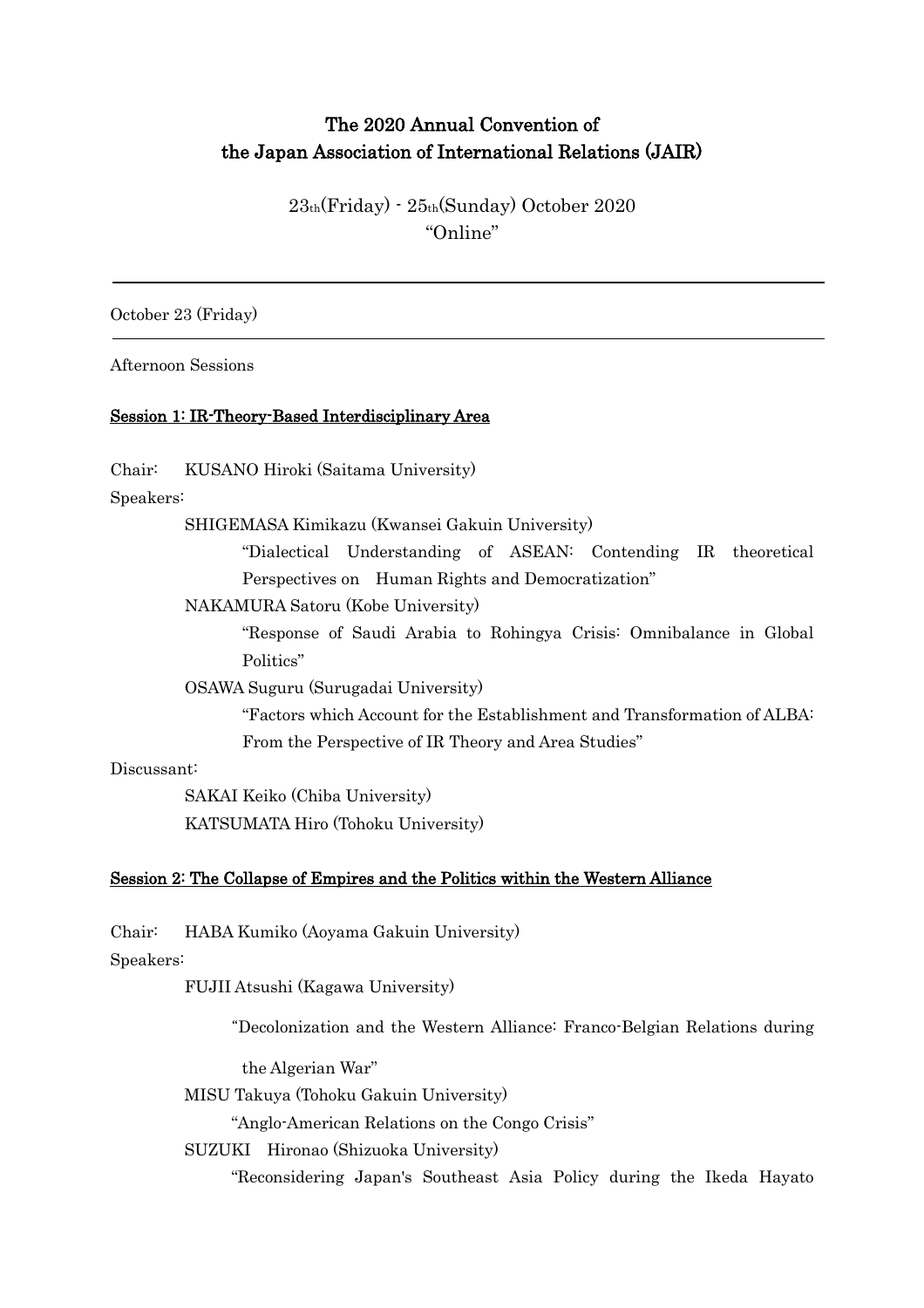Administration"

Discussants:

TOMARU Junko (Waseda University) TERACHI Koji (Kyoritsu Women's University)

## Session 3: The Conflicts of Ideological Values in East Asia in the 21th Century: from the Perspectives of Trilateral Relations between PRC, Hong Kong and Taiwan

Chair: MASUO Chisako T. (Kyushu University)

Speakers:

TANIGAKI Mariko (The University of Tokyo)

"Freedom as the Prime Value of Hong Kong: A Challenge to the "One Country"

Rule"

MOMMA Rira (National Institute for Defense Studies)

"Taiwan's effort to enhance its political values amid COVID-19 outbreak"

KAMO Tomoki (Keio University)

"How China's Domestic Politics and Foreign Policy Interact on Hong Kong

Issue"

Discussants:

MATSUDA Yasuhiro (The University of Tokyo) TAKENAKA Chiharu (Rikkyo University)

## Session 4: The Development and Limits of Regional Institutions: Comparative Studies of Non-Western Cases [Session in English]

Chair: HIGASHINO Atsuko (University of Tsukuba)

Speakers:

KOGA Kei (Nanyang Technological University)

"Role of Regional Institutions in Regional Security: Cases of SCO and SAARC"

SUZUKI Sanae (The University of Tokyo)

"Intervention and State Strength: ASEAN and ECOWAS compared"

MUELLER Lukas Maximilian (University of Freiburg)

"Re-assessing regionalism in the Global South from the inside out: regional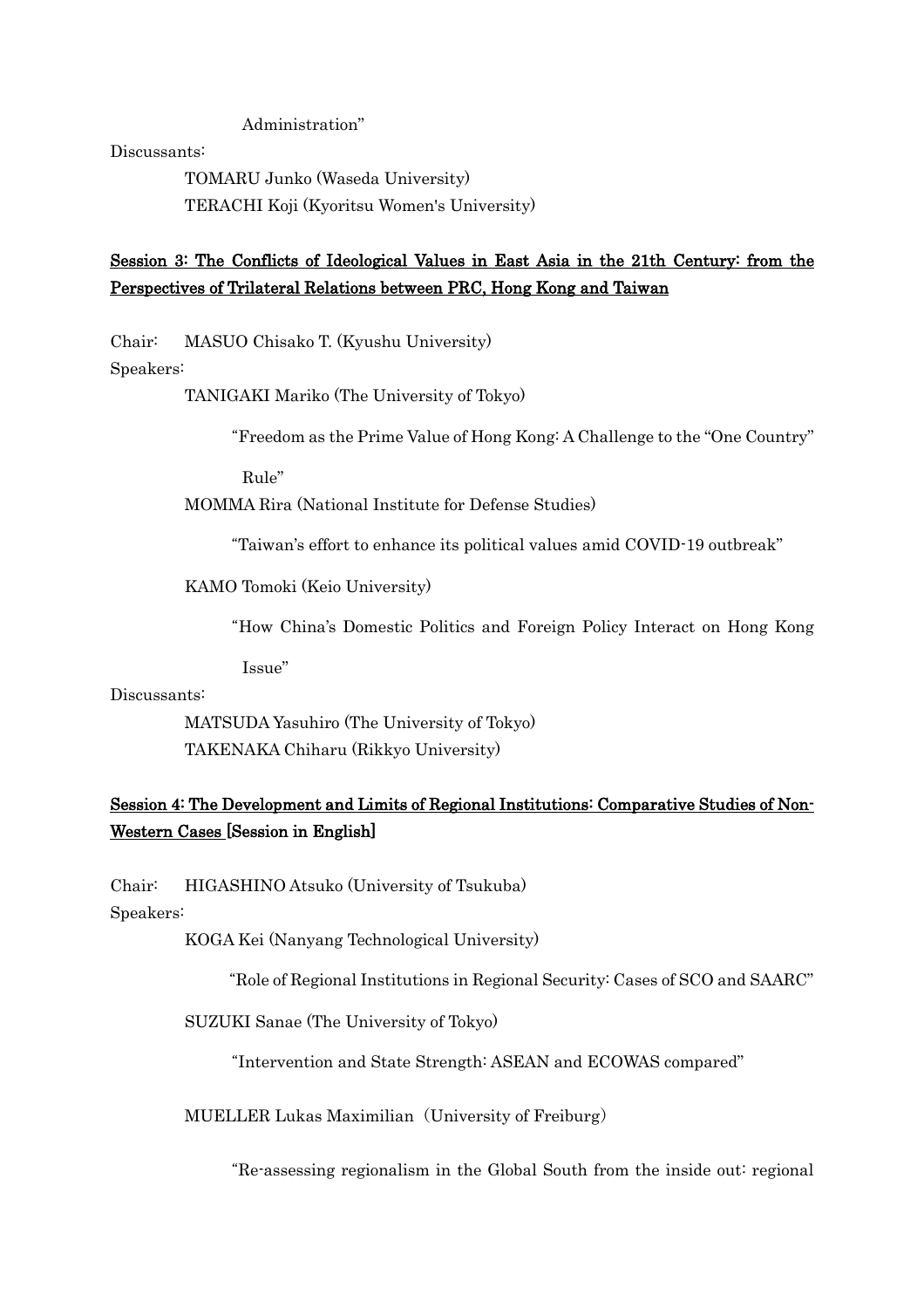public administrations' contribution to ASEAN's and ECOWAS's policy processes"

#### Discussants:

DAIDOUJI Ryuya (Waseda University) YUZAWA Takeshi (Hosei University)

### Session 5: Rethinking the Cold War: from the Perspective of History, Thought, and Colonialism

Chair: SHIMOTOMAI Nobuo (Kanagawa University)

Speakers:

KURASHINA Itsuki (Hiroshima City University) "The Cold War and 'the German Question(s)' "

SUZUKI Yoichi (Shimonoseki City University)

" The Road to the End of the British Empire: The Transformation of

International Society during the Cold War and Decolonization" NISHIMURA Kuniyuki (Nanzan University)

"In the Shadow of the 'Death of Political Philosophy': An Exercise in the

Intellectual History of Cold War American International Relations Theory"

#### Discussants:

KUZUYA Aya (Meiji Gakuin University) IKEDA Ryo (Tohoku University)

October 24 (Saturday)

#### Morning Sessions

### Session 6: Critical Analysis of Global Policy on Humanitarian Crisis [Session in English]

Chair: KAWAGUCHI Chigumi (Toyo Gakuen University)

Speakers:

KAMINO Tomoya(Gifu University )

"National Policy of Disaster Response: the US and Japan"

GOMEZ, Oscar A. (Ritsumeikan Asia Pacific University)

" A model for the global governance of crises? The Health Emergencies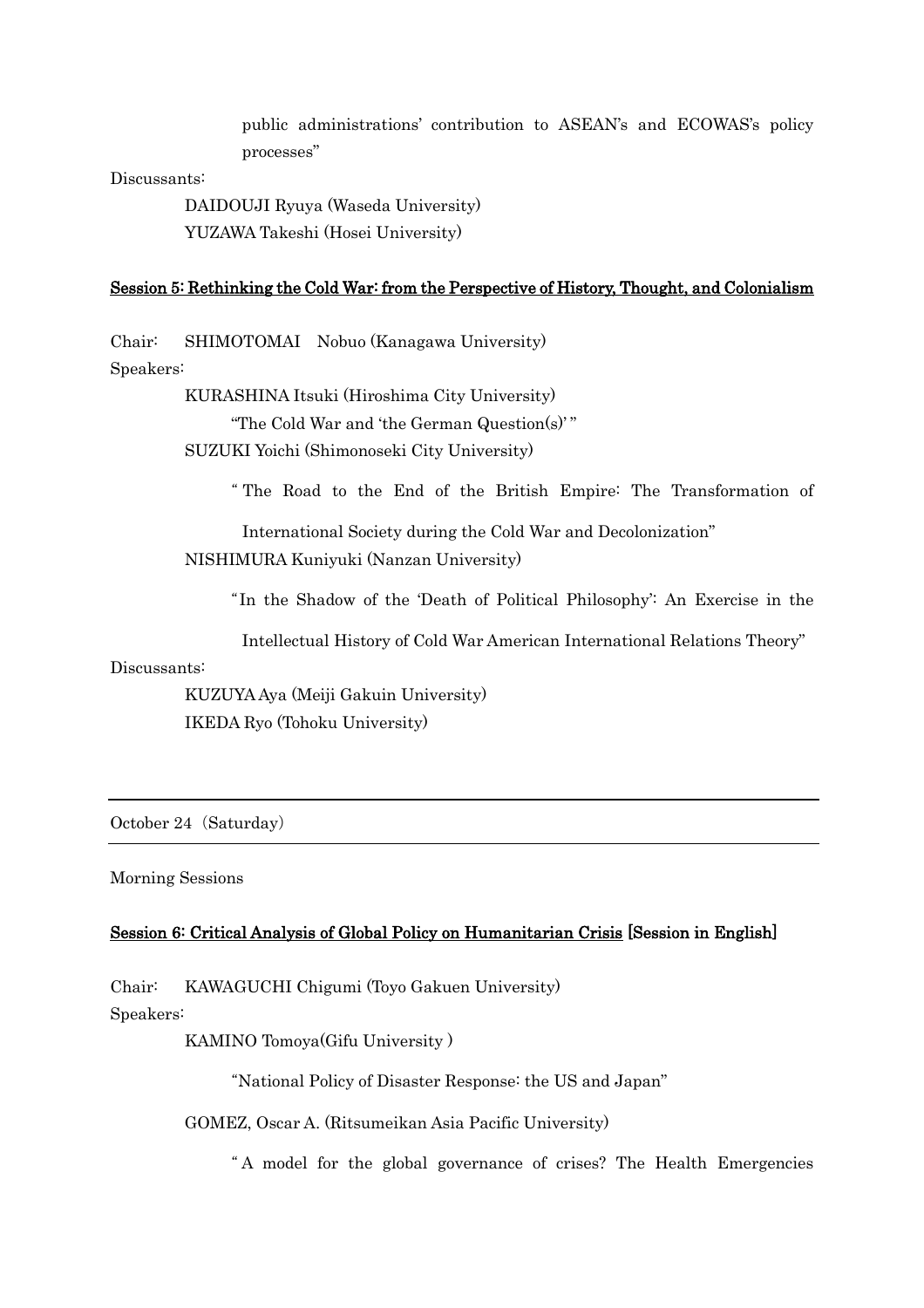Programme and the limits of international response" IKEDA, Josuke (University of Toyama)

"Peacebuilding Paradigm Sustainable? A Critical Theoretical Inquiry"

Discussants:

OKABE Midori (Sophia University) SHIGA Hiroaki (JICA Research Institute)

## Session 7: Airbus, European Aeronautical Industry, and the US: Overlaps and Clashes of Economic and Security Logics

Chair: SUZUKI Kazuto (Hokkaido University)

Speakers:

SUZUKI Hitoshi (Ministry of Foreign Affairs)

" Airbus and the US: Juncture of Economic and Security Logics and

Confrontation"

UEHARA Yoshiko (Ferris University)

"Dassault's Basic Principles: The French State, National Security, and the

Global Market"

KAWAGOE Maho (Kanda University of International Studies)

"EU's Lateral Support to Airbus: GATT/WTO Disputes over Subsidy"

## Discussants:

SUZUKI Kazuto (Hokkaido University) TADOKORO Masayuki (Keio University)

# Session 8: The Challenges of Global Risk Governance: Coping with Uncertainty of Technology, Climate Change and Finance in a Globalized World

Chair: YAMADA Tetsuya (Nanzan University)

Speakers:

KAWAMURA Satoko (Ritsumeikan University)

"The Governance of Advanced Technology: A Risk Management Framework for Research and Development Projects"

MAEDA Yukio (Soka University)

" Can Human Species Live through Climate Crises?: Toward De-human-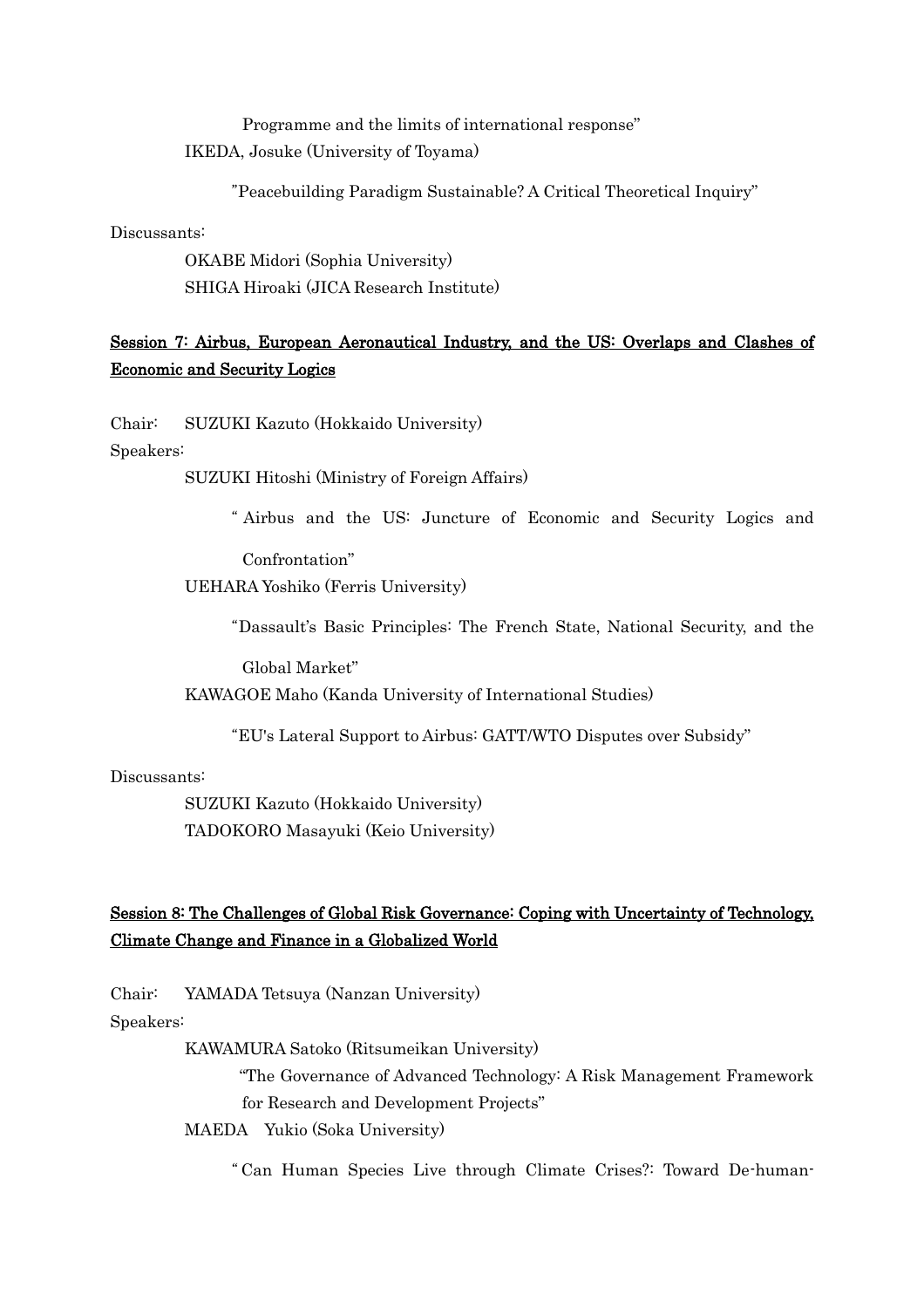centered Gaia Politics"

WADA Hironori (Aoyama Gakuin University)

"Crisis and Resilience of Neoliberalism: Is an Alternative Order Possible?"

#### Discussants:

SUDA Yuko (Tokyo University of Foreign Studies) UEMURA Takehiko (Yokohama City University)

### Session 9: Japan's Development Cooperation in a Changing World

Chair: TAKAYANAGI Akio (Ferris University)

#### Speakers:

TAKAHASHI Ryosuke (Aoyama Gakuin University)

"Geoeconomics of Japan's ODA: A New Geographical Projection of Power and

Value"

FUNADA CLASSEN Sayaka (Meiji Gakuin University)

"International Relations and Japan's Investment/Aid to Africa: The Case of

Mozambique"

YAMAMOTO Raymond (Aarhus University)

"Japan's Development Cooperation Strategy and the SDGs"

#### Discussants:

OKABE Yasunobu (Tohoku University) OGAWA Hiroko (Tokai University)

## Session 10: JAIR/KAIS Co-Hosted Panel [Session in English]

Chair: IIDA Keisuke (The University of Tokyo, Vice President of JAIR)

Speakers:

SATO Heigo (Takushoku University)

"Birth of the 'New Normalcy' in Trilateral Relationship"

KIM Dongsoo (Pukyong National University)

"US-China Relations in the Corona Era: Implications for South Korean Foreign Policy"

CHUN Jahyun (Yonsei University)

"Clashing Geostrategic Choices in East Asia, 2009-2015: Re-balancing, Wedge Strategy, and Hedging"

## Discussants:

SOEYA Yoshihide (Keio University)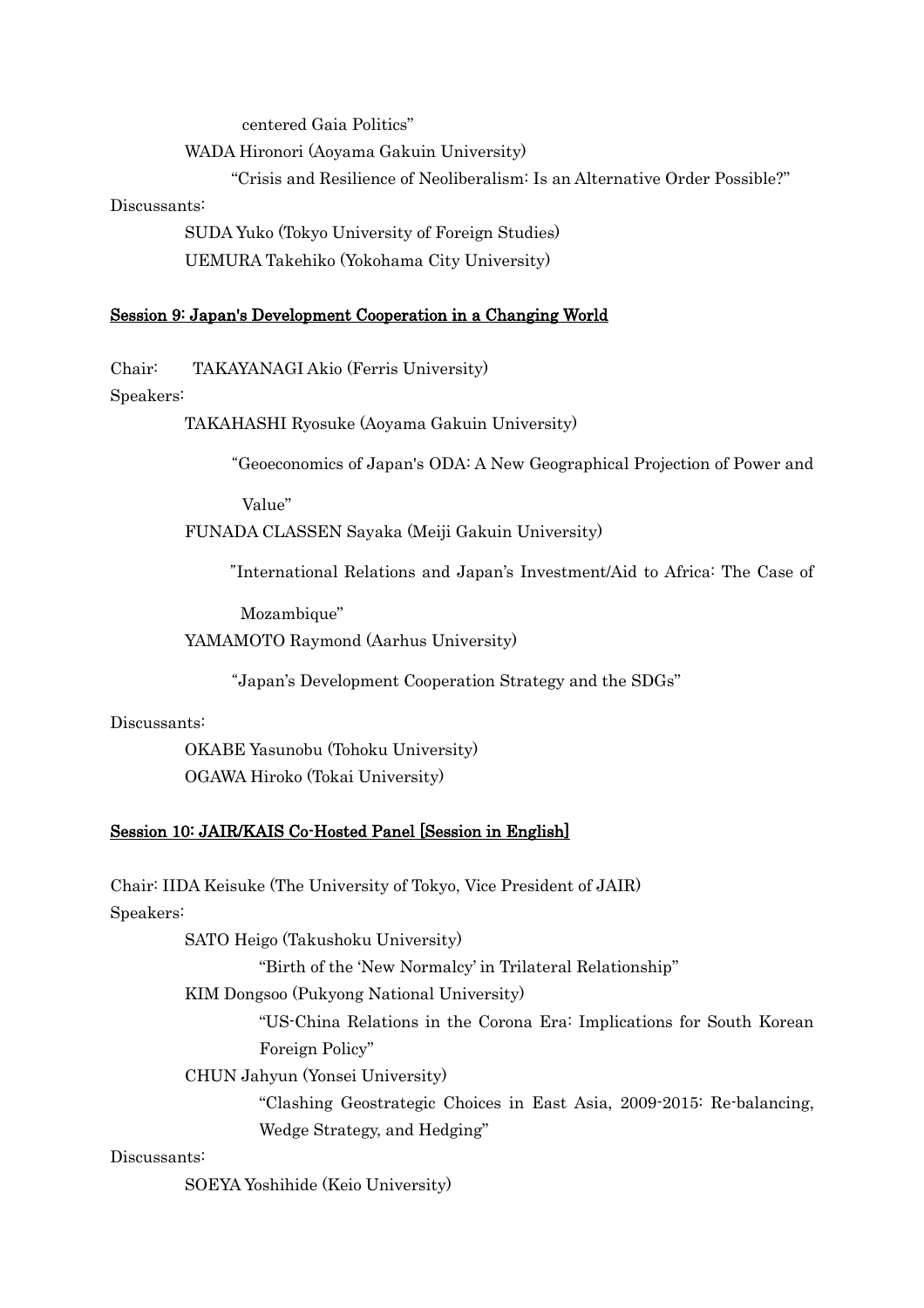Plenary Session: "Sovereignty" in Conflict

Chair: GOTO-SHIBATA Harumi (The University of Tokyo) Speakers:

NAKANISHI Hiroshi (Kyoto University)

" From Normal State to State of Wonder-: post-Cold War Japan and

Sovereignty"

KATSUMA Yasushi (Waseda University)

"The Future of Inter-Governmental Organizations, Global Health Cooperation

and Political Leadership in a COVID-19 World: Controversies over the WHO, Pharmaceutical Companies and the Siracusa Principles"

## NISHIKIDA Aiko (Keio University)

"Predicament of the Actors out of Sovereignty: In Search of the Rights of Migrants-refugees and Palestine"

Discussants:

OSA Yukie (Rikkyo University) NAYA Masatsugu (Sophia University)

## Young Scholars' Interaction Session

Seminar 1: Advice to Young Scholars: Publication and Presentation, Foreign Research Program, Research Funding, Ph.D. Dissertations Speakers:

OBIYA, Shunsuke (The University of Tokyo) DAIDOUJI, Ryuya (Waseda University) Chair: YUASA, Takuya (Aoyama Gakuin University)

Seminar2: A Brief Guide to Writing Your First Manuscript for INTERNATIONAL RELATIONS Speakers:

> OYANE Satoshi (Doshisha University) KAWANAMI, Ryuzo (Keio University) TAMAMIZU, Leo (The City University of New York)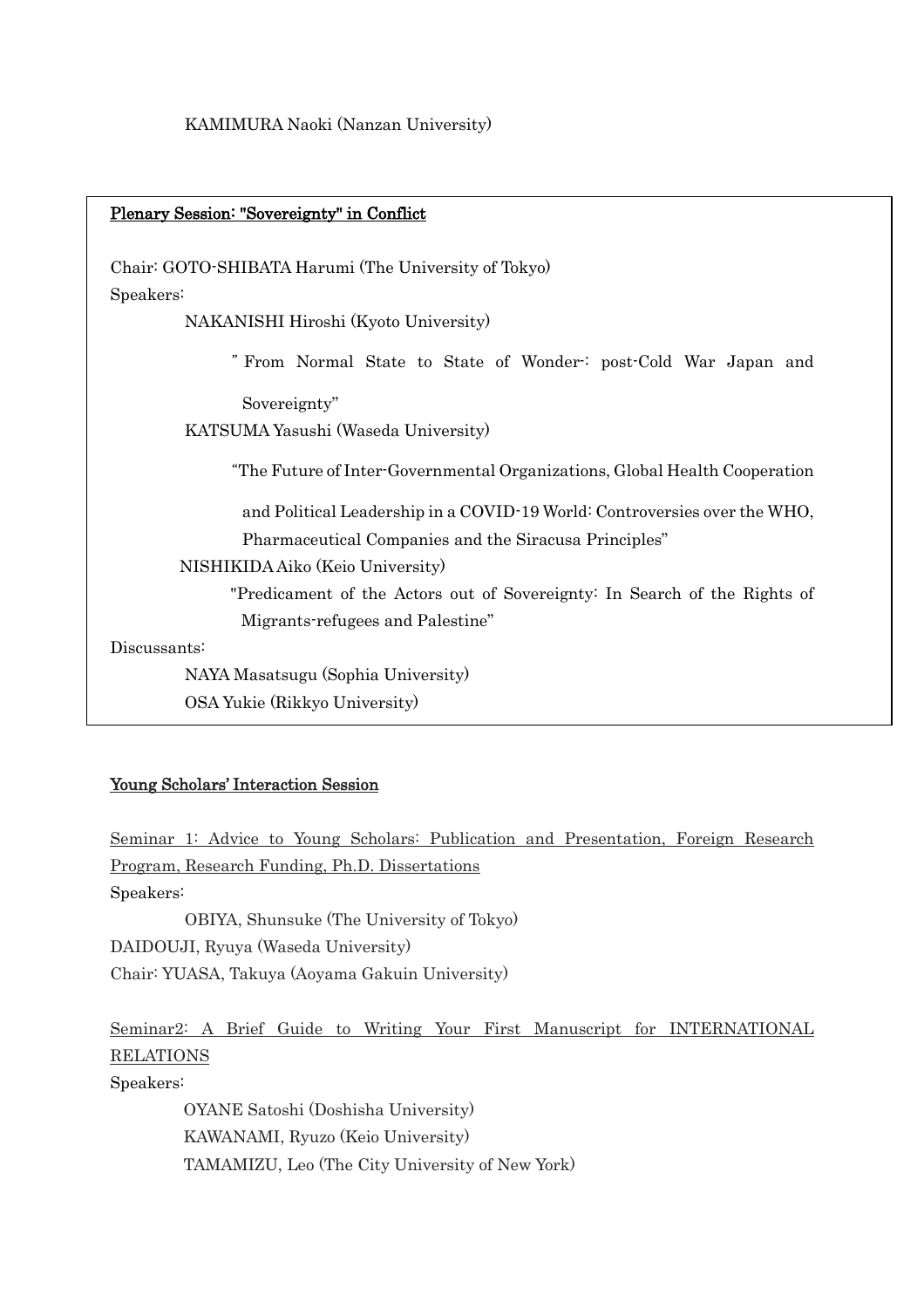October 25 (Sunday)

Afternoon Sessions

## Session 11: Peacebuilding and International Order

Chair: INOUE-HANZAWA Mika (Toyo Gakuen University)

Speakers:

Ī

SHINODA Hideaki(Tokyo University of Foreign Studies)

"Partnership Peace Operations and Multi-layered International Security System"

OBIYA Shunsuke(The University of Tokyo)

"Exploring the League of Nations Peacekeeping: the Great War, Boundary Disputes, Civil Wars"

NAKAYA Sumie(United Nations)

"Partnership in Practice: Evidence from Formal and Informal Hybrid Arraignments in Peacekeeping"

Discussants:

TOHMATSU Haruo (National Defense Academy) INOUE-HANZAWA Mika (Toyo Gakuen University)

## Session 12: Japan-U.S. Security Arrangements and Issues of Nuclear Weapons

Chair: HATANO Sumio (The National Archives of Japan)

Speakers:

NAKASHIMA Takuma(Kyushu University)

"Problem of Nuclear-Powered Submarine Visits to Japan during 1960s: The Advent of the Issue of Nuclear-armed Ships Making Port Calls" NISHIMURA Masahiko (Kyoto University)

"A Review of Studies on Japan-US 'Secret Nuclear Agreement' "

KISHI Toshimitsu (The Mainichi Newspapers/Waseda University)

"The Origins of Japan's Non-Nuclear Policy: A Reflection Focusing on "Realist" Scholars' Japanese Government-commissioned Studies"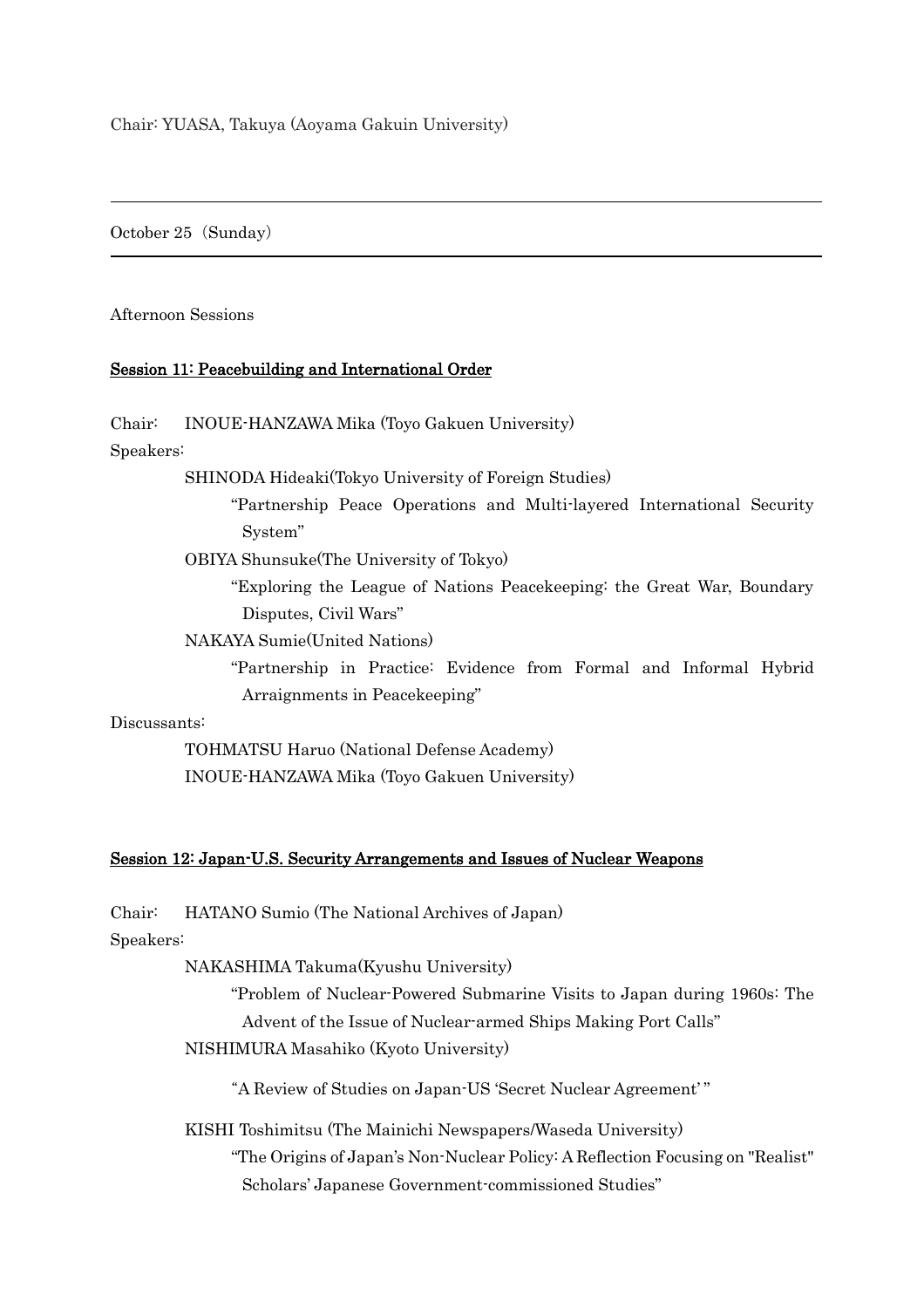Discussants:

IWAMA Yoko (National Graduate Institute for Policy Studies) KAWACHI Takashi(Foreign Correspondent Club of Japan)

### Session 13: History and Theory in International Relations: Developing New Research Methods

Chair: MIYASHITA Akitoshi (Tokyo International University)

## Speakers:

SHIMAMURA Naoyuki (Kyorin University)

"Will Liberal International Order Be Sustained?: Between Theory and History"

NAKATANI Tadashi (Teikyo University )

"Why Don't We Historians Use Theories?: Beyond the 'Struggle for Existence'

in the Study of International Relations"

IZUMIKAWA Yasuhiro (Chuo University)

"Integrating Theory and History: A Skeptical View"

### Discussants:

MIYASHITA Akitoshi (Tokyo International University) YAMAMOTO Takeshi (Seinan Gakuin University)

## Session 14: Referendum and International Politics: Interplay of Democracy and Regional Order

Chair: IKEMOTO Daisuke (Meiji Gakuin University)

Speakers:

ORYU Yoko (Osaka Prefecture University)

" From Violence to Cohabitation: Incessant French-New Caledonian

Negotiation toward 2018 Referendum"

TAKABAYASHI Toshiyuki (Rikkyo University)

"The Shelved Referendum : The Failure of U.N. Peace Process in Western

Sahara and Regional Situation in Africa"

YOSHITAKE Nobuhiko(Takasaki City University of Economics)

"Referendums in the European Integration Process: A Case of the Nordic

Countries"

## Discussants: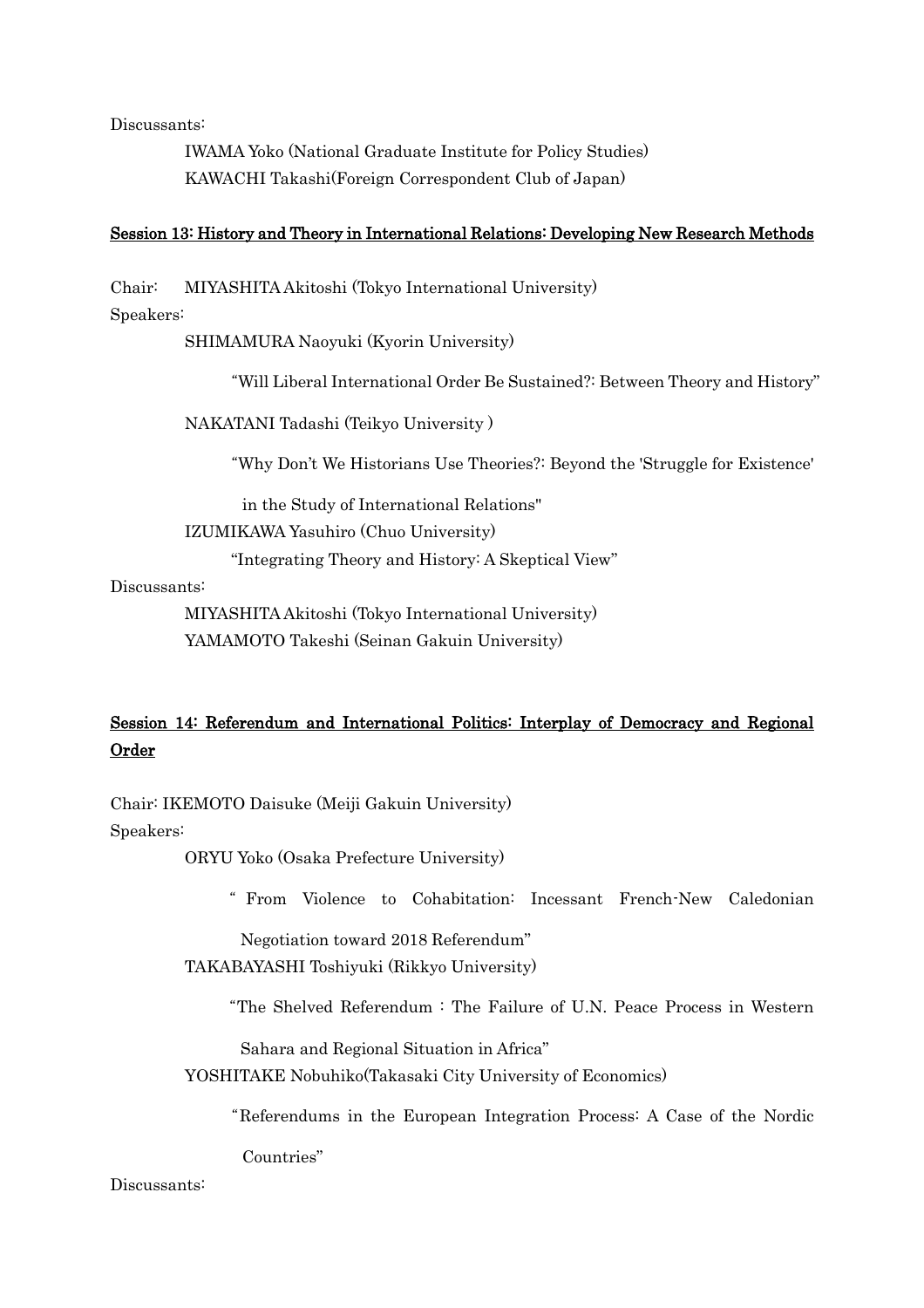IKEMOTO Daisuke (Meiji Gakuin University) KURODA Tomoya (Senshu University)

## Session 15: Nationalism, Secessionism, and Violence

Chair: KATO Hiroaki (Daito Bunka University)

Speakers:

AOYAMA Hiroyuki (Tokyo University of Foreign Studies)

"Approaching the Actual Situations of "Non-State Actors in Syria" OKANO Hideyuki (Kindai University)

"Nationalism, Leaked Out: Shan Nationalism in Myanmar and Migration to

Thailand"

OKUNO Yoshitomo (Aichi Prefectural University)

"The Catalonia-Spain Problem: Factors, Current Situation, and its Formation as an International Issue"

Discussants:

OCHIAI Takehiko (Ryukoku University) UCHIDA Midori (Wakayama University)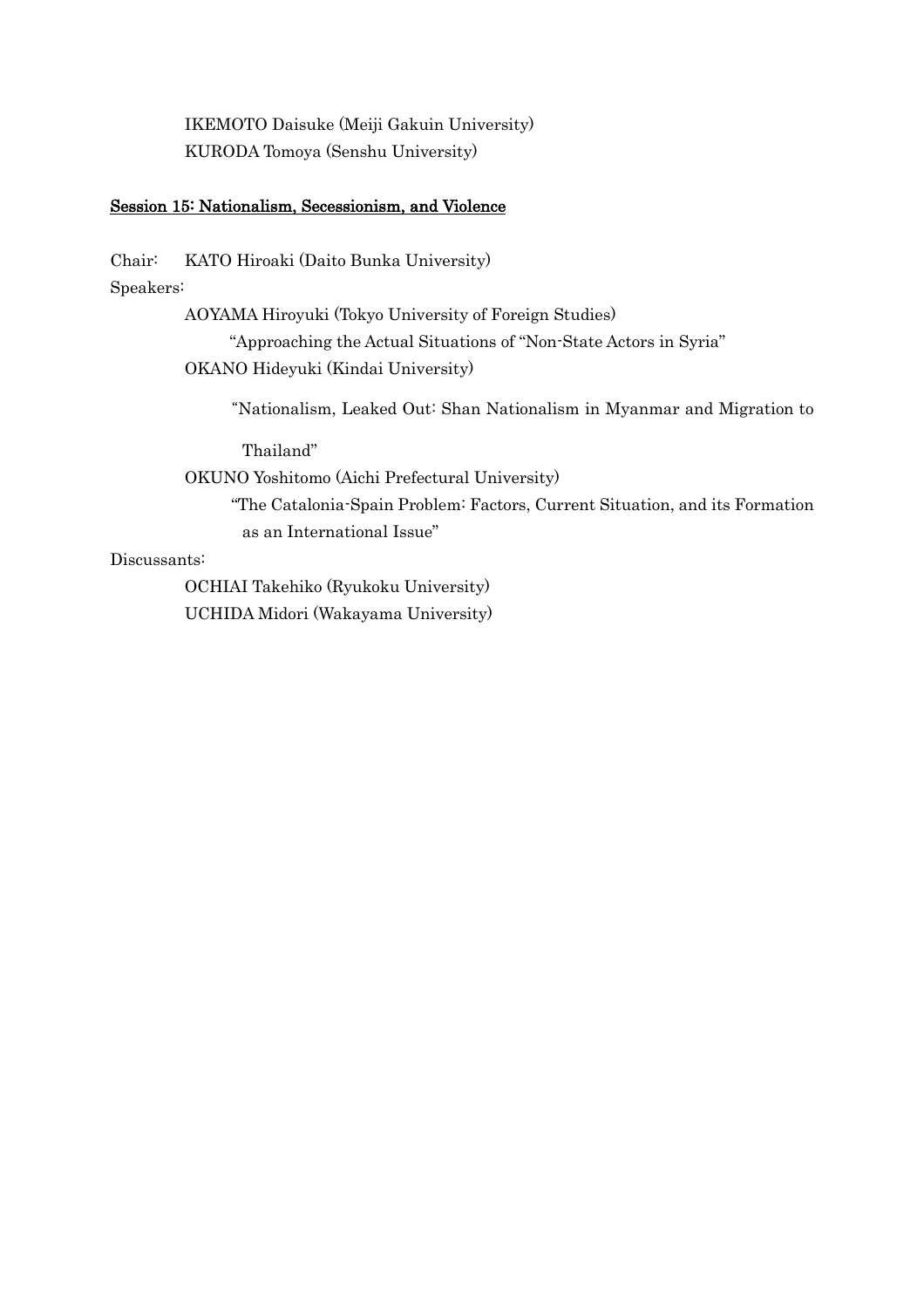## Program of Sectional Meetings, JAIR Annual Convention 2020

## ◆ October 23 (Friday)

#### Sectional Meetings A (15:45-17:15)

A-1.Southeast Asia I (MASUHARA Ayako)

《Local Politics in Southeast Asia》

Chair: MASUHARA Ayako (Asia University)

Speakers:

NISHIMURA Kenichi (Osaka University)

"The Impact of Public Participation on Local Government Performance: An Empirical Study of the Philippines"

HASEGAWA Takuya (Kyoto University)

"Innovation in Local Government: Reforming Human Resource Management in Public Service in Indonesia"

Discussants:

KUSAKA Wataru (Nagoya University) OYAMADA Eiji (Doshisha University)

A-2. Theory and Methods I (IWANAMI Yukari)

《Survey Experiments and Econometric Analysis》

Chair: KOHAMA Shoko (Hokkaido University)

Speakers:

MATSUMOTO Tomoko (Tokyo University of Science)

"The Role of Concern for Self in Redistribution Preferences and Support for the Welfare State"

IIDA Takeshi (Doshisha University)

"Does a Patron State's Hardline Posture Reassure the Public in an Allied State?: Evidence from a Quasi-Natural Experiment"

DOI Shohei (Waseda University), KURIZAKI Shuhei (Waseda University)

"Dilemma in ESG Investment as a New Security Issue: Analysis of Global Ownership Network"

SHINOMOTO Sou (Kyoto University)

"Deep Engagement and Anti-Americanism"

Discussants: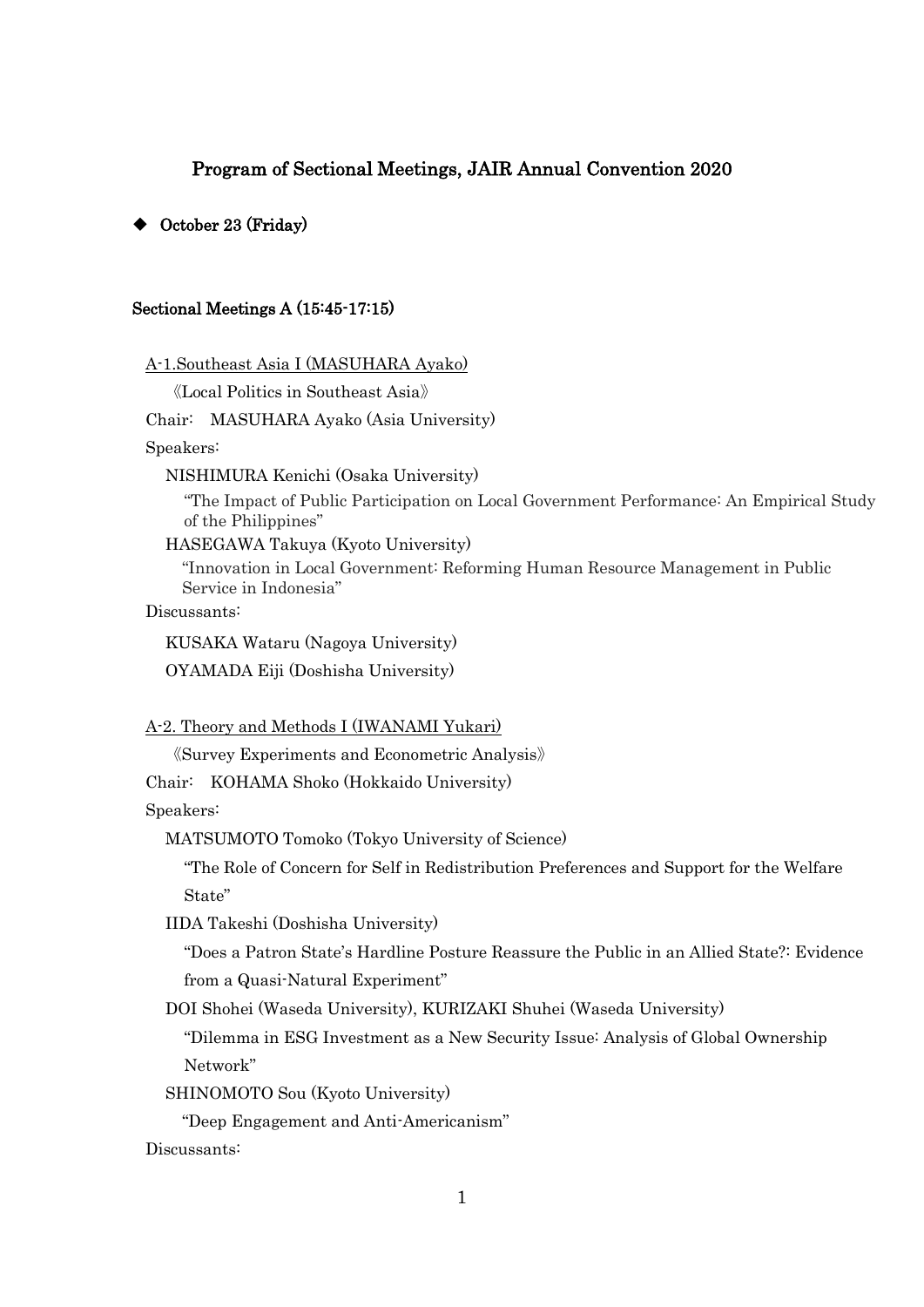MATSUMURA Naoko (Kobe University) ITO Gaku (Hiroshima University)

#### A-3. Decision Making (KAWANA Shinji)

《Changing Innovation Eco-System and Security Policy》

Chair: TAKAYAMA Yoshiaki (The Japan Institute of International Affairs)

Speakers:

SAITOU Kousuke (Yokohama National University)

"Diffusion and Regulation of Emerging Technology: Coordinating Security Policy through 'Imaginary Values'"

MATSUMURA Hiroyuki (Okayama University of Science)

"Policy making on Foreign-born STEM Workers"

## Discussants:

TSUCHIYA Takahiro (Kyoto University of Advanced Science) TEZUKA Saori (Nanzan University)

## A-4. International Exchange I (SAIKAWA Takashi)

《From International Cultural Relations to Global Cultural Relations: Future of the Study of International Exchange》

Chair: KATO Emi (Teikyo University)

Speakers:

SHIBASAKI Astushi (Komazawa University)

"Encounter between 'unknowns': Prolegomena for the study of global cultural relations"

Discussants:

INOUE Hiroko (Daito Bunka University)

SAIKAWA Takashi (Takasaki City University of Economics)

A-5. United Nations Studies (TAKIZAWA Misako)

《UN Specialized Agencies and Member States---Dynamics of Confrontation and Cooperation》

Chair: TAKIZAWA Misako (J.F.Oberlin University)

Speakers:

ZHANG Yun (Niigata University)

"From Hostility to Cooperation: The ILO-Myanmar Case and the Successful

Operating Mechanism of International Organizations in an Authoritarian

Environment"

TAKUMA Kayo (Tokyo Metropolitan University)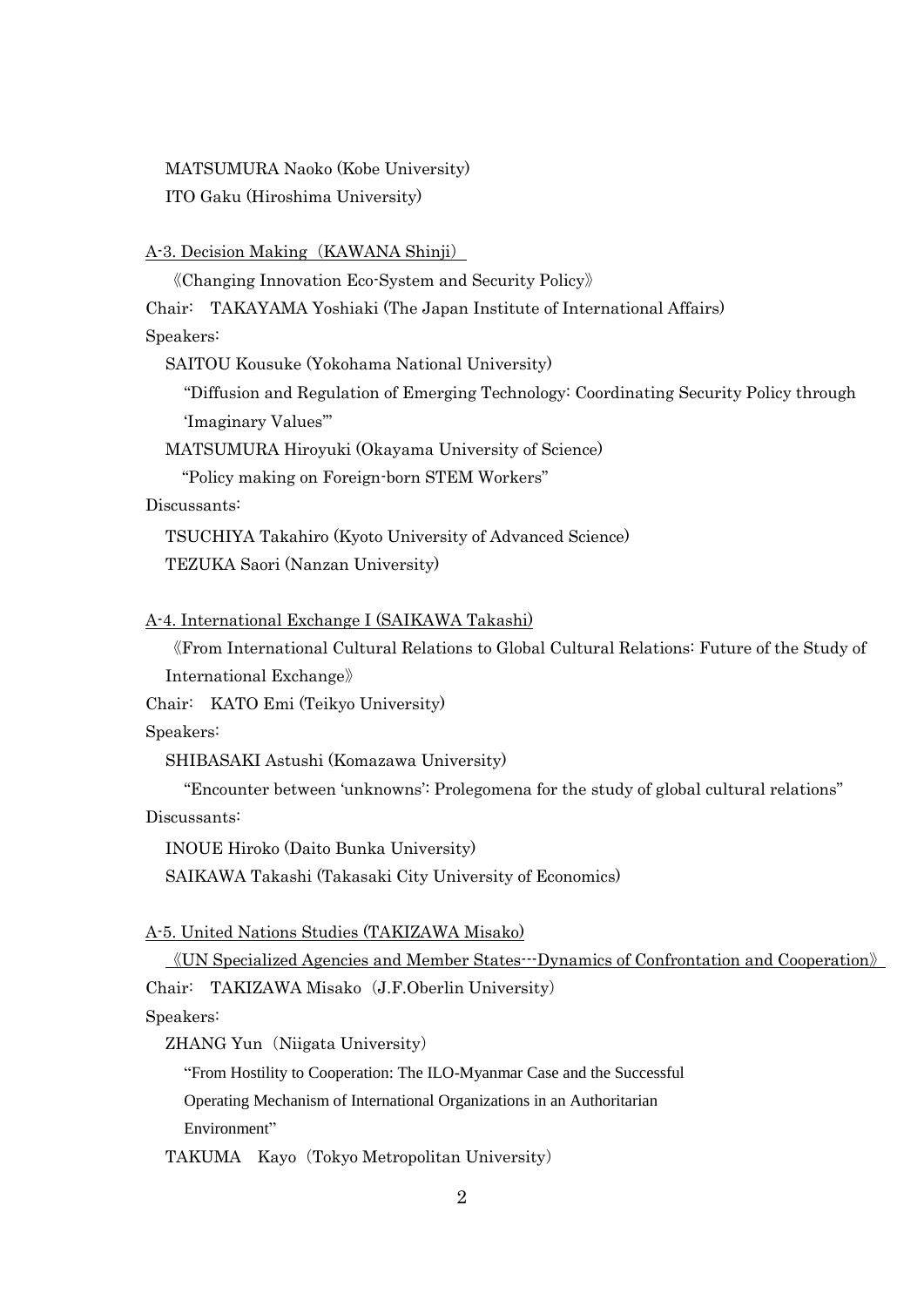"The WHO and its member states: How to prepare for the next pandemic?" Discussants:

SUGIURA Koichi (Wayo Women's University) KATSUMA Yasushi (Waseda University)

## A-6. Young Researchers/Graduate Students Caucus I (YUASA Takuya)

《Searching for a New Framework on International Finance》

Chair: OYAMA Takatoshi (Kyushu Institute of Technology)

Speakers:

TSUDA Kumiko (Hokkaido University)

"International Financial Regulatory Politics and the Politics of International Taxation" KAWANAMI Ryuzo (Keio University)

"U.S. Policy toward the Decline of the International Monetary System: Coping with the Pound Crisis 1964-1968"

Discussants:

KOJO Yoshiko (Aoyama Gakuin University) YAMAGUCHI Ikuto (Nara University)

## Sectional Meetings B (17:30-19:30)

B-1. East Asia (KAMO Tomoki)

East Asia

Chair: KAMO Tomoki (Keio University)

Speakers:

YAMAZAKI Amane (Aoyama Gakuin University)

Japan and China's Contrast Strategy on the U. S. and its Practical Impact: A Comparison of Japanese and Chinese Energy Policies toward the Middle East

LEE Hyo Yun (Hitotsubashi University)

Formation Mechanism of National Brand Image in International Relations: Focusing on

Cases of Human Interaction in Japan

Discussants:

TANAKA Koichiro (Keio University) NAKAMURA Toshiya (Nagoya University)

B-2. Southeast Asia II (MASUHARA Ayako)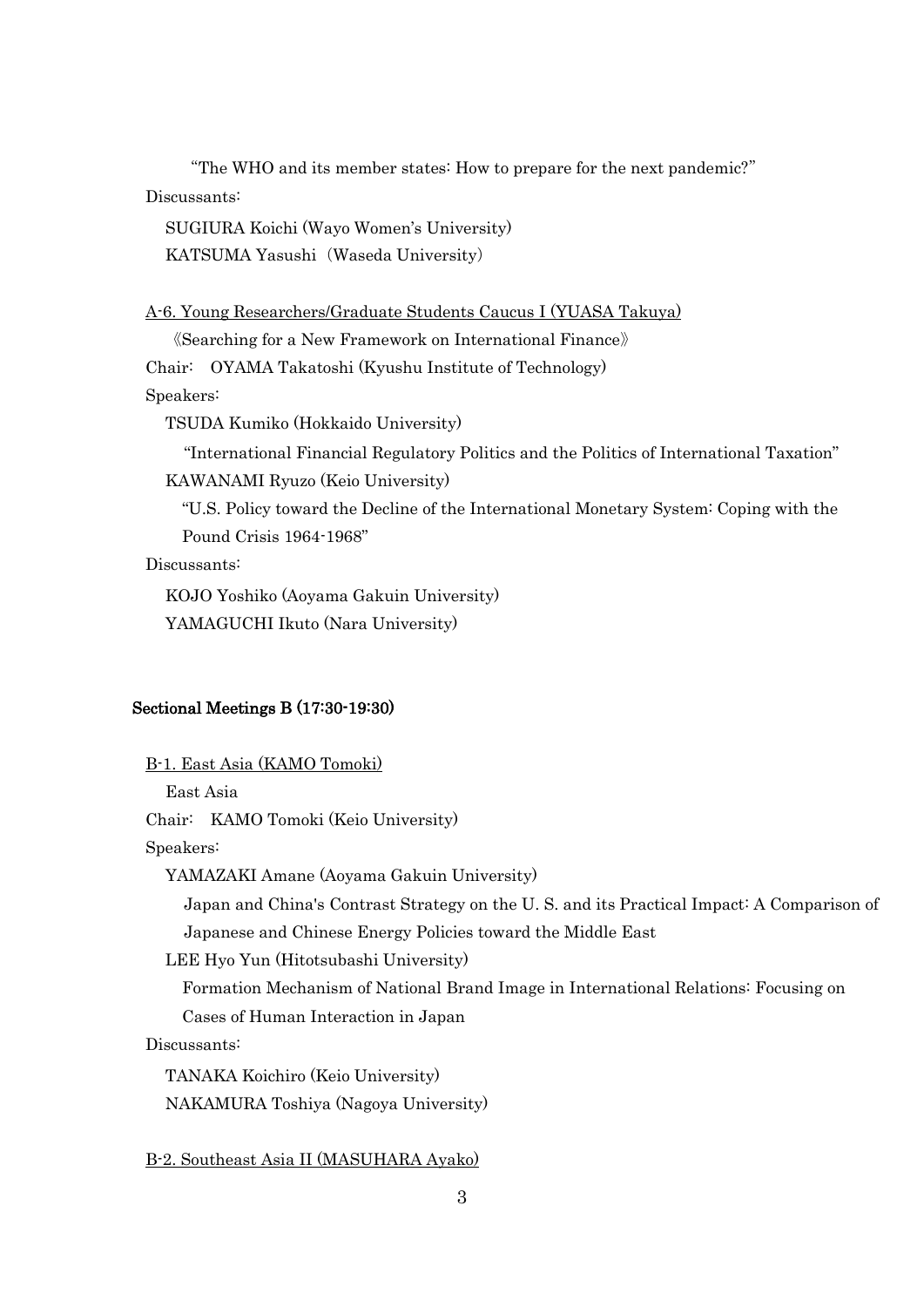《Ideas and International Relations in Southeast Asia》

Chair: MASUHARA Ayako (Asia University)

Speakers:

NISHI Naomi (Doshisha University)

"Revisiting the Islamic Aspects of the Struggle in Deep South of Thailand"

IHARA Nobuhiro (Nagoya University)

"Ideas and Policies on Economic Cooperation in Takeo Fukuda's Manila Speech" Discussants:

KOHNO Takeshi (Toyo Eiwa University) WAKATSUKI Hidekazu (Hokkai-Gakuen University)

B-3. Theory and Methods II (IWANAMI Yukari)

《Applied Game Theory》

Chair: IWANAMI Yukari (Osaka City University)

Speakers:

HIROSE Kentaro (Waseda University)

"Why Power Asymmetry Prevents War: Threats vs. Rewards"

ISHIGURO Kaoru (Kobe University)

"Trade Agreements as Buffers for Trade Wars"

IOKU Shusuke (Waseda University)

"Threats and Assurances with Military Mobilization"

Discussants:

KURIZAKI Shuhei (Waseda University) IWANAMI Yukari (Osaka City University)

B-4. International Political Economy I (OGAWA Hiroko)

≪New Dimensions of International Norms≫

Chair: OGAWA Hiroko (Tokai University)

Speakers:

AKAHOSHI Sho (Kwansei Gakuin University)

"Roles of Guiding Principles in the Polycentric World: A Comparative Study of 'Business and Human Rights' and 'Internal Displacement'"

INADA Juichi (Senshu University)

Expanding Chinese Economic Cooperation and the Possibility of a Change of its Norms Discussants: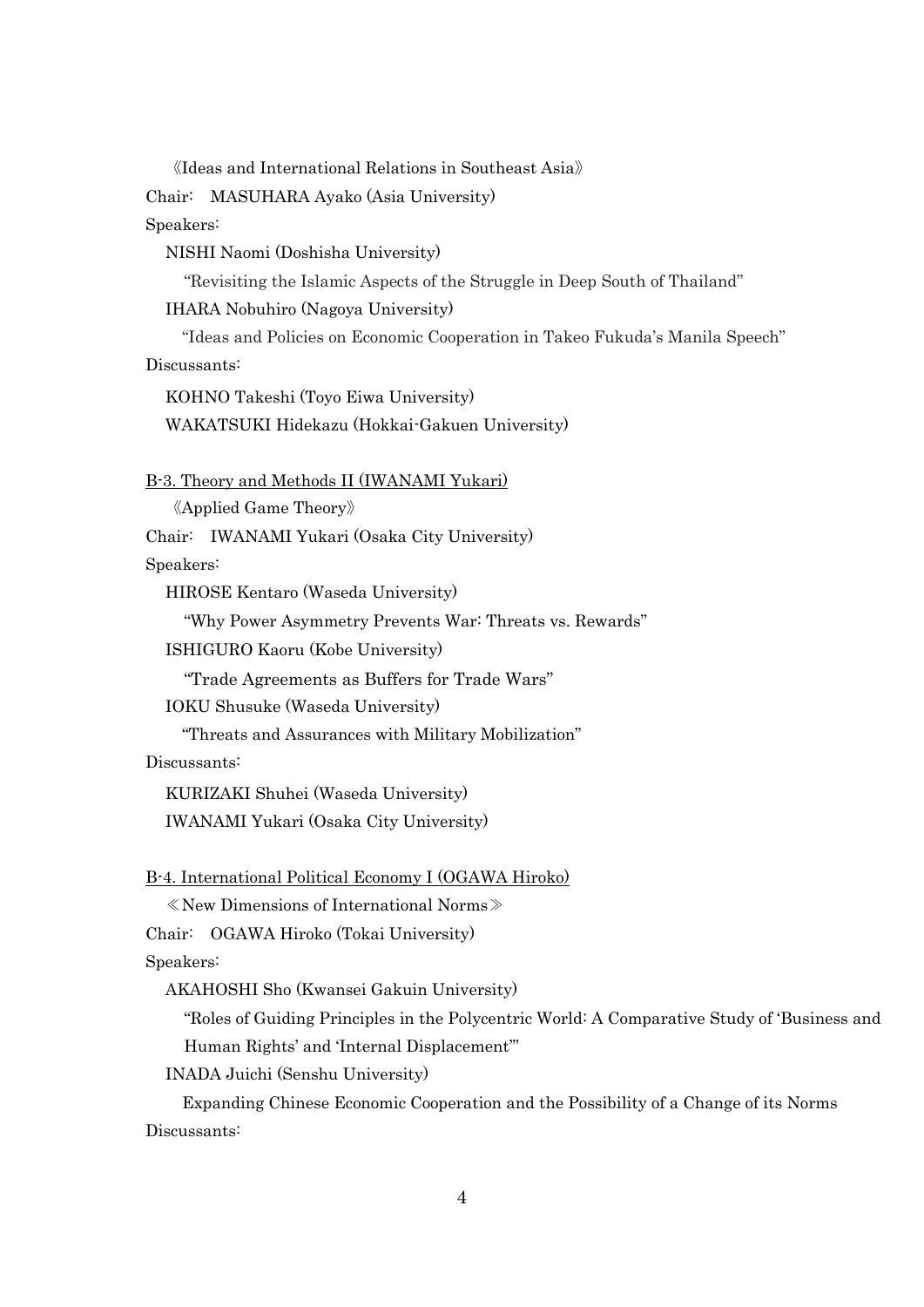NISHITANI Makiko (Kobe University) WADA Hironori (Aoyama Gakuin University)

B-5. International Exchange II (SAIKAWA Takashi)

《Individual Paper Session》

Chair: SAIKAWA Takashi (Takasaki City University of Economics)

Speakers:

UECHI Satoko (Nihon University)

"Constructing the Shared Sense of 'We, Okinawans': How Oversea Okinawans (Zaigai Doho) Shared Information about their Home Islands in the Immediate Postwar Period"

SHIMADA Daisuke (Waseda University)

"Propaganda Activities and International Exchanges with Muslims during the Cold War Period in Japan: Analysis of the International Moslem Association (1952-60) Through Its Journals 'Green Flag'"

HIRAI Arata (Waseda University)

"Transitional Justice as legitimacy strategy in a contested state: Focusing on Taiwan's government statements to Beijing"

Discussants:

KARASHIMA Masato (Kobe University)

IGARASHI Motomichi (Kansai University)

B-6. Young Researchers/Graduate Students Caucus II (YUASA Takuya)

《Reconsideration of International Order Theories》

Chair: FUKAZAWA Kazuhiro (Hitotsubashi University)

Speakers:

MIZUNO Ryoya (Formerly at Keio University)

"Reconstruction of Europe: Arnold J. Toynbee's Post-War Plan during the First World War"

MORITANI Yuki (Hitotsubashi University)

"Reinterpretation of European Foreign Policy from Foreign Policy Attitude of Member States: Belgium and the EU-Japan SPA"

WATANABE Tsukasa (Aoyama Gakuin University)

"Effects of Third-Party Interventions in Civil Conflicts: Direct and Indirect Effects on the Civil Conflict Duration."

Discussants:

KOHAMA Shoko (Hokkaido University)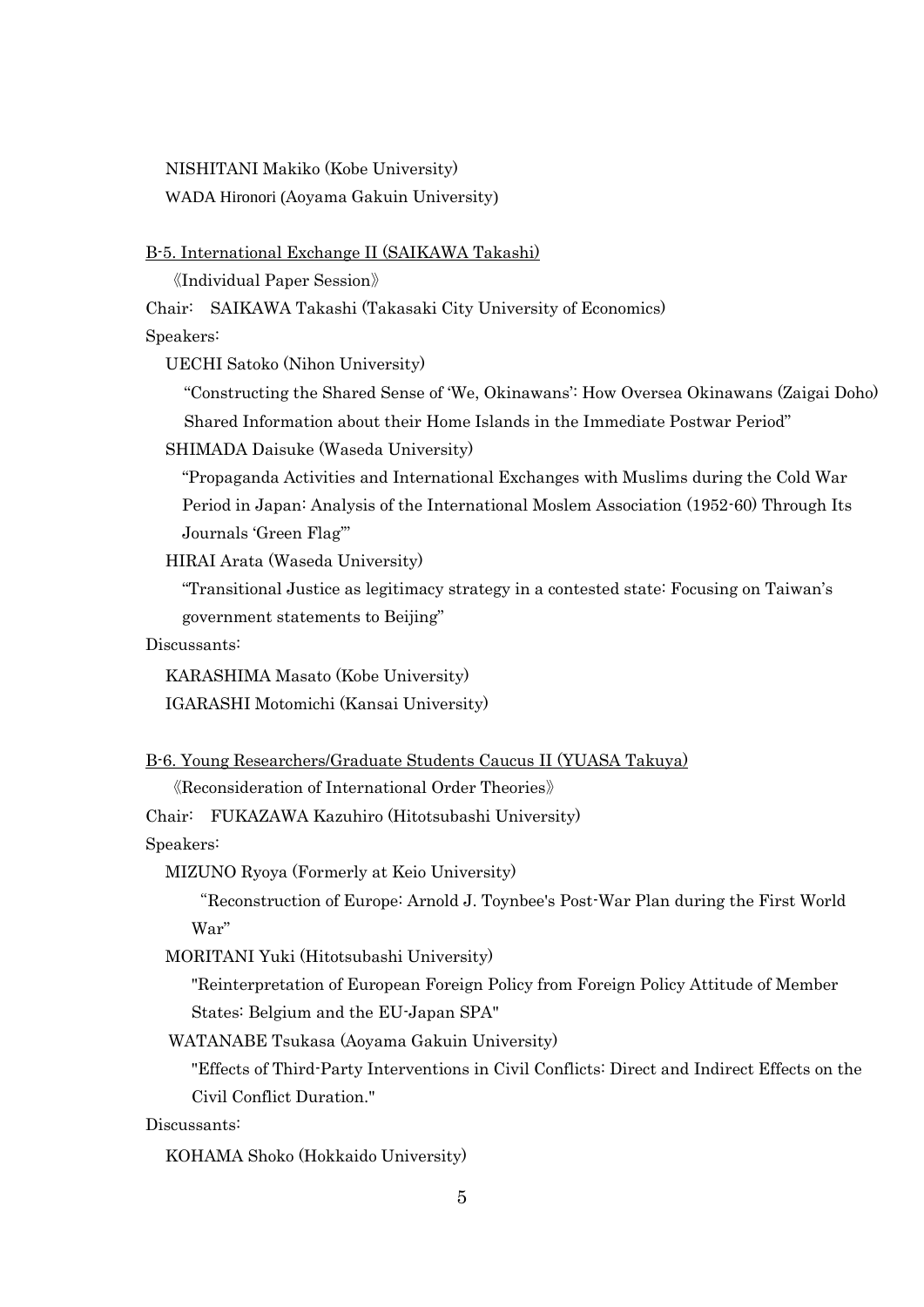YUASA Takuya (Aoyama Gakuin University)

## ◆ October 24 (Saturday)

#### Sectional Meetings C (13:30-15:10)

C-1. Japan's Diplomatic History (TAKAHASHI Kazuhiro)

《Individual Paper Session》

Chair: TAKAHASHI Kazuhiro (Hosei University)

Speakers:

KANEKO Takasumi (Daito Bunka University)

"Was "The Regional Solution Formula" Workable in Sino-Japanese Conflict ?: A Study on Competing Logics and Policies of the Ministry of Foreign Affairs of Japan and the Imperial Japanese Army in 1935"

YASHIRO Taku (Yamaguchi University)

"Ikeda Administration and the Karel Doorman Incident: Complication of Cold War and Economy"

MORITA Yoshihiko (Osaka University of Tourism)

"Formation of KOSAKA Masataka's International Political Thought"

Discussants:

TOBE Ryoichi (National Defense Academy)

SATO Susumu (Nishogakusha University)

HOSOYA Yuichi (Keio University)

C-2. International History of Europe/European Studies I (IKEDA Ryo)

《British Policy towards the Middle East and the Mediterranean Sea》

Chair: IKEDA Ryo (Tohoku University)

Speakers:

IRIYAMA Shinichi Sebastian (The University of Tokyo)

"British Foreign Policy towards Gibraltar, 1964-1969: Debates on Decolonization at the United Nations and Anglo-Spanish Relations"

MILLER Tominaga Erika (Hitotsubashi University)

"Between Oil and Europe: Britain's Pro-American Policy in the 1973 Oil Crisis and the Middle East Peace Process"

TANAKA Ryosuke (National Institute for Defense Studies)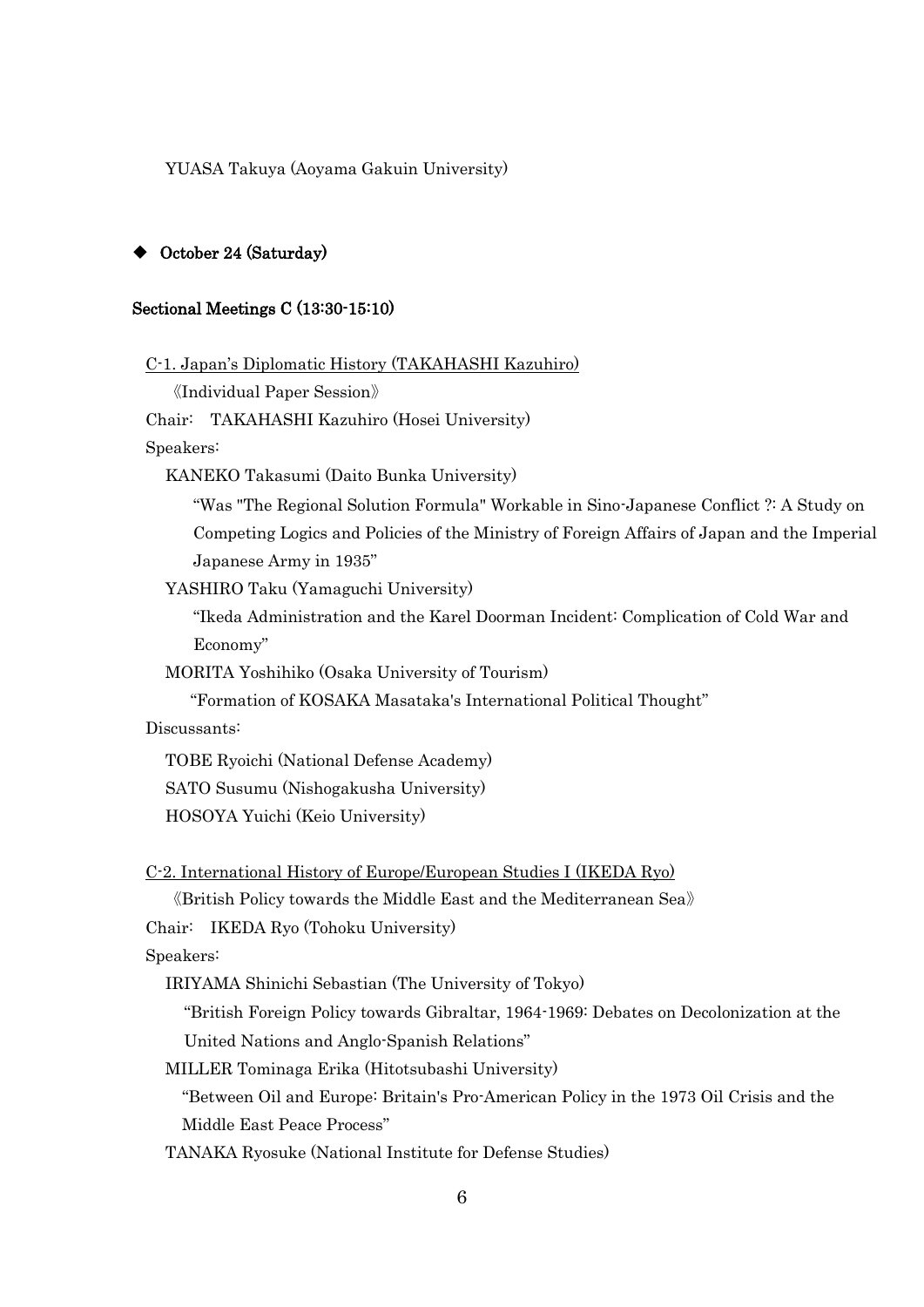"The Iraq War and the Conservatives: British Gulf policy and Use of Force after the Cold War"

Discussants:

HOSODA Haruko (Nihon University) ONOZAWA Toru (Kyoto University) OGAWA Hiroyuki (The University of Tokyo )

```
C-3. Africa - United Nations Studies (SATO Akira, TAKIZAWA Misako)
```
Africa and the United Nations: From Decolonization to Durable Peace

Chair: SATO Akira (Institute of Developing Economies)

Speakers:

YAMADA Mayumi (Ritsumeikan University)

" The role of the United Nations in humanitarian development and peacebuilding: South Sudan case study "

INOUE-HANZAWA Mika (Toyo Gakuen University)

" Somalia, the Goulding Report of 1997, and the Transformations of UN PKO in the 1990s " SATO Hiromi (Harvard University)

" Ewe Unification Movement and Transfer of Power via International Trusteeship System " Discussants:

MAEKAWA Wakako (Nagoya University of Commerce & Business) MISU Takuya (Tohoku Gakuin University)

#### C-4. Theory and Methods III (IWANAMI Yukari)

```
《Text Analysis》
```
Chair: TAGO Atsushi (Waseda University)

Speakers:

KATAGIRI Azusa (Nanyang Technological University)

"Deliberating for De-escalation: US Troop Withdrawal from Vietnam"

LEWIS, Jonathan R. (Hitotsubashi University), MATSUMURA Naoko (Kobe University),

OBAYASHI Kazuhiro (Hitotsubashi University), WATANABE Aya(IDE-JETRO)

"Legislative Speeches and Political Violence: The Case of the Philippines"

HISANO Ryohei (The University of Tokyo)

"Text Analysis of Issue Linkage"

Discussants:

MATSUMOTO Tomoko (Tokyo University of Science)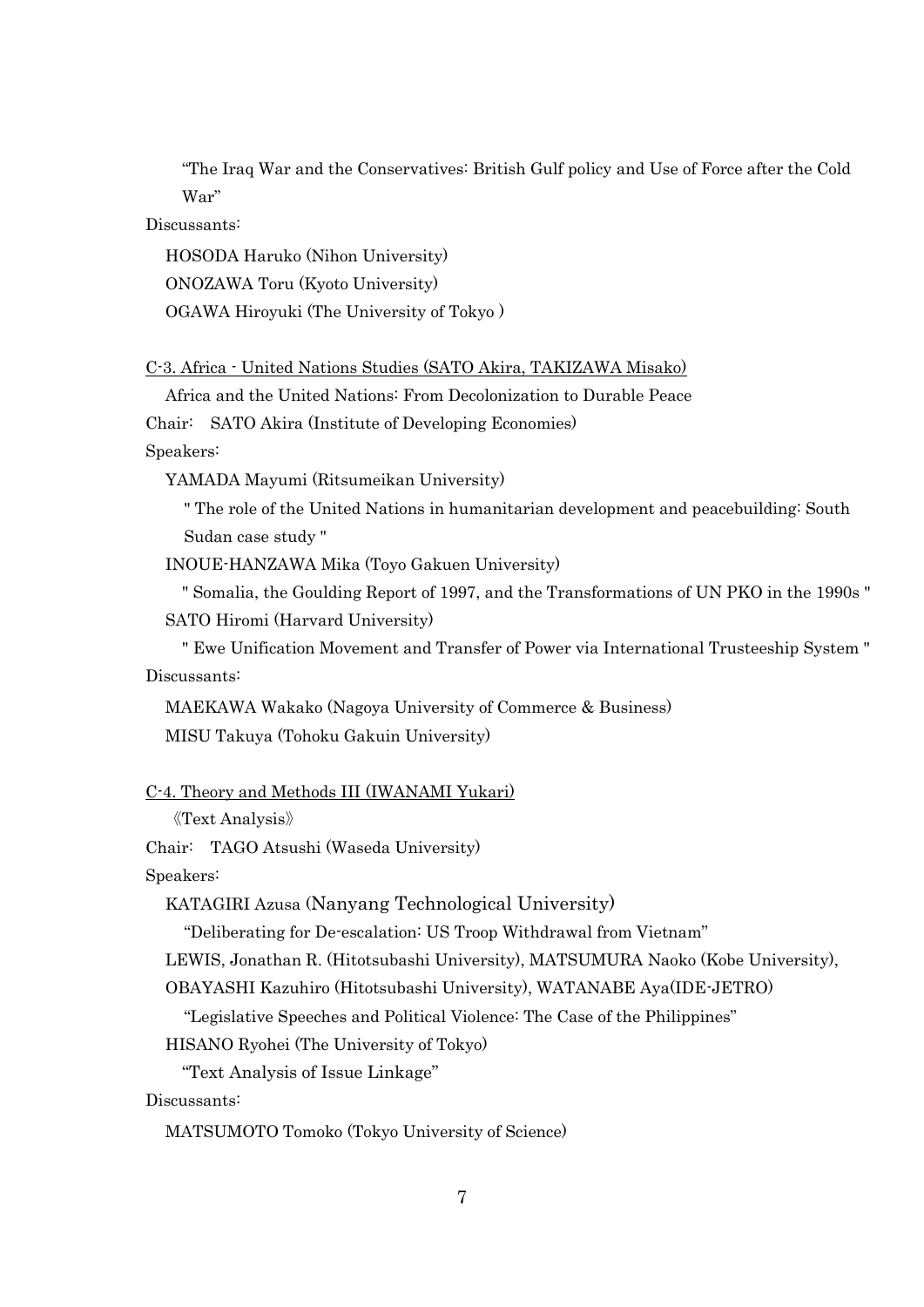C-5. International Integration I (TAKEDA Ken)

《A Cohesive Power of the EU integration: Comparative Studies between Inside and outside of the EU》

Chair: TAKEDA Ken (Tokai University)

Speakers:

FUKUI Eijiro (Saitama Prefectural University)

"The Perceptions Gap among the EU Member States in the Crisis Era"

NAKAMURA Takehumi (University of Tsukuba)

"Credibility of EU Membership Conditionality in the Western Balkans"

ICHIKAWA Akira (Toyo University)

"The Relationship between the EU and Poland from the Aspect of Illiberal Democracy" Discussants:

HABA Kumiko (Aoyama Gakuin University) KOBAYASHI Masahide (Shobi University)

C-6. International Political Economy II (OGAWA Hiroko)

≪Designing New Models of Global Governance≫

Chair: OGAWA Hiroko (Tokai University)

Speakers:

MIURA Satoshi (Nagoya University)

"Life Between Fragmentation and Integration: An Ecosystem Model of Global Governance" UEMURA Takehiko (Yokohama City University)

"Global Policy and Institutional Arrangement for Human Survival: Exploring Potentials of Global Tax and World Government"

MUKOYAMA Naosuke (University of Oxford)

"Painting States in Oil: The Separate Independence of Resource-rich Colonial Areas" Discussants:

YAMADA Atsushi (Hitotsubashi University)

ENDO Mitsugi (The University of Tokyo)

C-7 Environmental Studies (WATANABE Tomoaki)

《The Effectiveness of Global Environmental Regimes》

Chair: KAMEYAMA Yasuko (National Institute for Environmental Studies) Speakers:

SAKAGUCHI Isao (Gakushuin University)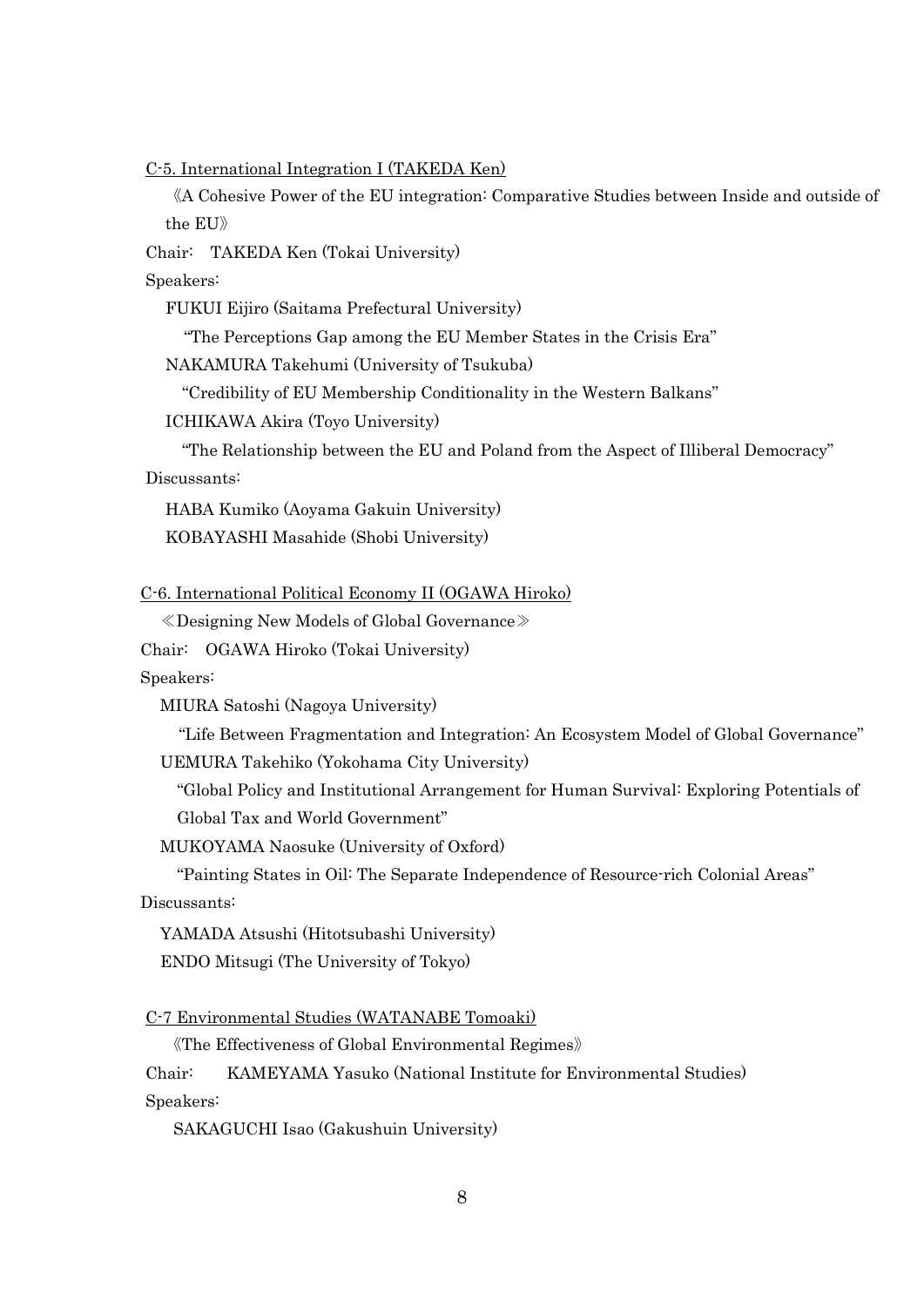"Private Regime Complexes and Meta-governance Schemes: Institutional Interplay and Effectiveness"

KAWAMOTO Mitsuru (Keio University)

"On the Concept of "Effectiveness" of Global Environmental Treaty Regimes: A perspective from its semantic polysemy"

Discussants:

YOKOTA Masatoshi (Tokyo University of Science) WATANABE Tomoaki (Fukuoka Institute of Technology)

### October 25 (Sunday)

## Sectional Meetings D (9:30-11:00)

D-1. International Political History in East Asia (IENAGA Masaki)

《Politics and Diplomacy of "Nationality" in Postwar Japan》

Chair: IENAGA Masaki (Tokyo Woman's Christian University)

Speakers:

CHOI Safa (Doshisha University)

"Korea-Japan relations and Zainichi Koreans' nationality: Shifting from South Korean to stateless"

TSURUZONO Yuki (Waseda University)

"The Alien Registration and the Chinese residents in Japan: Japanese Government's

migration control policy in the occupied era (1947-1951)"

Discussants:

ARAKAKI Osamu (International Christian University) INOUE Masaya (Seikei University)

D-2. International History of Europe/European Studies II (IKEDA Ryo)

《Visions of Europe in the Cold War Era》

Chair: YAMAMOTO Takeshi (Seinan Gakuin University)

Speakers:

KUROKI Mirai (Waseda University)

"Conflict between the British Labour Party and the Group of the Movements for European

Unity: A Case Study of Participation in the Hague Congress in May 1948"

KOSAKA Hirofumi (Graduate School of Law, Kyoto University)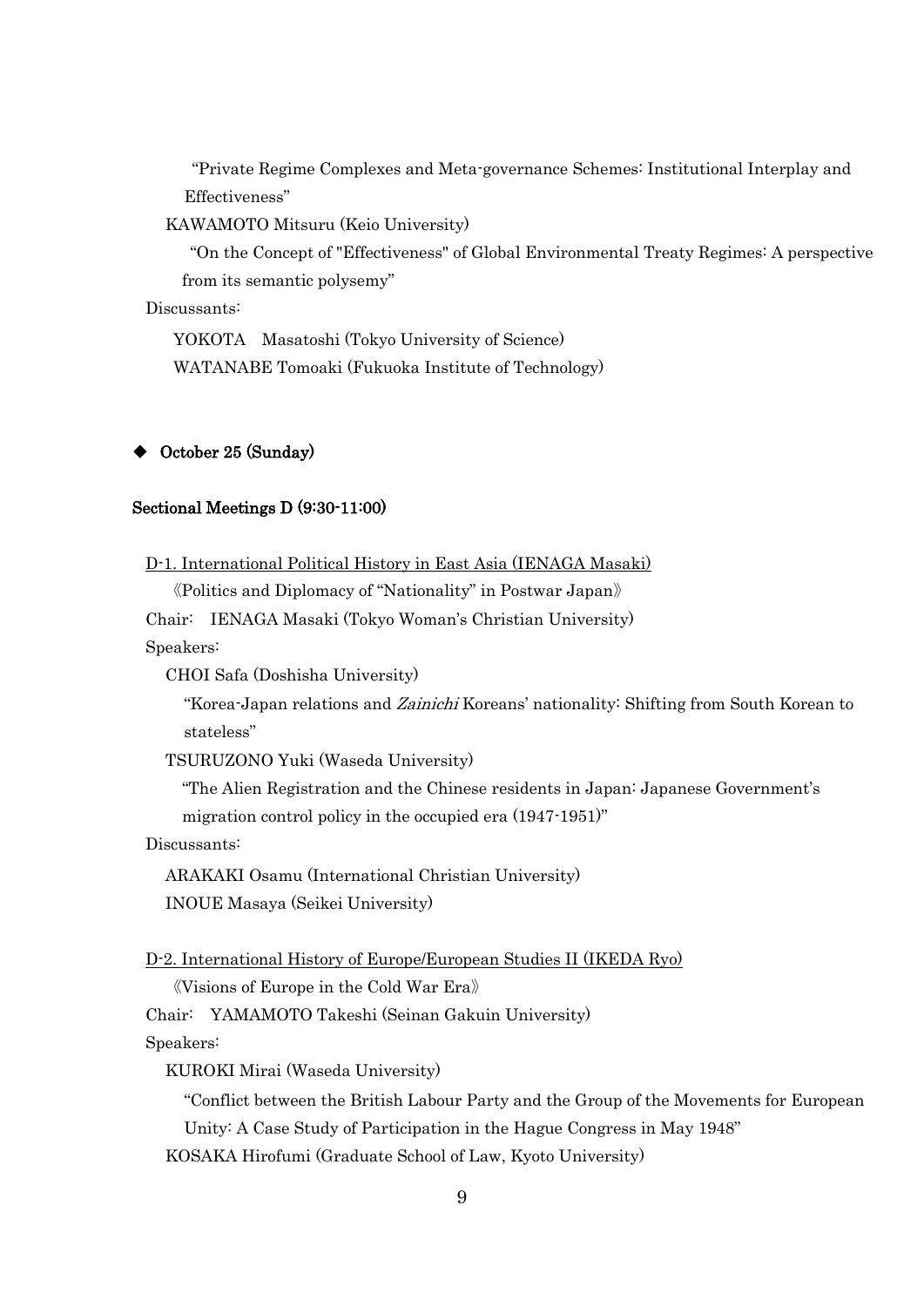"European Security Détente under the New Cold War and the Role of Western European Countries"

Discussants:

UEHARA Yoshiko (Ferris University) KURODA Tomoya (Senshu University)

D-3. Latin American Studies (MASUKATA Shuichiro)

Reverification of Domestic Affairs and International Relations

Chair: MASUKATA Shuichiro (Tokyo University of Foreign Studies)

Speakers:

YAMAOKA Kanako (Institute of Developing Economies)

Cuba's Diplomacy as Means of Revolutionary Regime Survival under the Rise of China and Russia: Comparison with Vietnam

MASUKATA Shuichiro (Tokyo University of Foreign Studies)

China's Strategic Partnerships for Climate Change Policies in Latin America

Discussants:

SHOJI Tomotaka (National Institute for Defense Studies)

CHENG Fang-Ting (Institute of Developing Economies)

### D-4. International Integration II (TAKEDA Ken)

《European Regional Organizations and Sovereign States》

Chair: TSURUOKA Michito (Keio University)

Speakers:

OUCHI Yuya (Waseda University)

"The Operationalization of European Human Rights Norms in 1960s:

the Greek Case in the Council of Europe"

SHIMIZU Ken (Rikkyo University)

"Swedish 'Neutrality' and European Integration: Western Cooperation during the First Palme Administration and the EC Membership"

Discussants:

AMIYA-NAKADA Ryosuke (Tsuda University) TSURUOKA Michito (Keio University)

|--|

≪Governing Global Business≫

Chair: OGAWA Hiroko (Tokai University)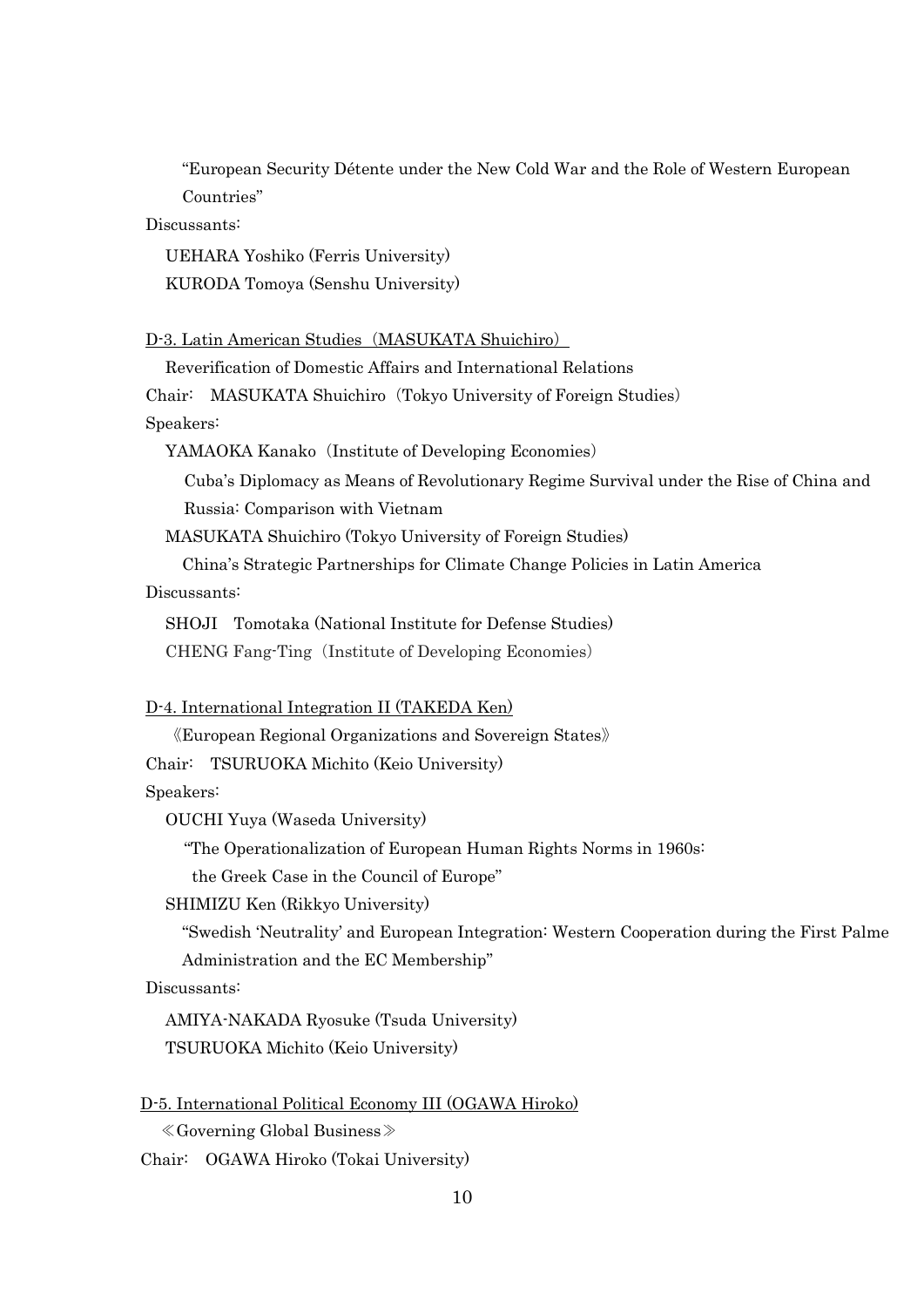Speakers:

SUZUKI Mao (University of Southern California)

"The Politics of Making Transnational Public-Private Partnerships: Which Global Issues to Cooperate on?"

MIYODA Yuki (Hitotsubashi University)

"ESG Investment as a Solution to Global Issues: Trends and Driving Factors"

FUJITA Masafumi (The University of Tokyo)

"U.S. Citizens' Skepticism toward International Trade Agreements: Formation of Trade Preferences through Generalized Trust"

Discussants:

SUGINOHARA Masako (Ferris University) SUZUKI Kazutoshi (Sophia University)

# D-6. Peace Studies (SHIMIZU Nanako)

Chair: SHIMIZU Nanako (Utsunomiya University)

Speakers:

KOMATSU Hiroshi (Ibaraki University)

"Subnational Diplomacy by Okinawa after the Reversion to Japan and China-Taiwan Relations"

HOKAMURA Akira (Embassy of Japan in Sri Lanka)

"Justice Interrupted: A Prospect of Transitional Justice in Sri Lanka"

Discussants:

FUKAKUSHI Toru (Aichi University)

CROSS Kyoko (Kyoto Sangyo University)

D-7. Young Researchers/Graduate Students Caucus III (YUASA Takuya)

《Social Dimensions of Free Trade Agreements》

Chair: YUASA Takuya (Aoyama Gakuin University)

Speakers:

FUKAZAWA Kazuhiro (Hitotsubashi University)

"Why Do Trade-Related Labor Provisions Differ Between the US and EU?: Case Studies of Free Trade Agreements"

Discussants:

TOMITA Terumasa (Saitama University) OKAMOTO Jiro (Shimonoseki City University)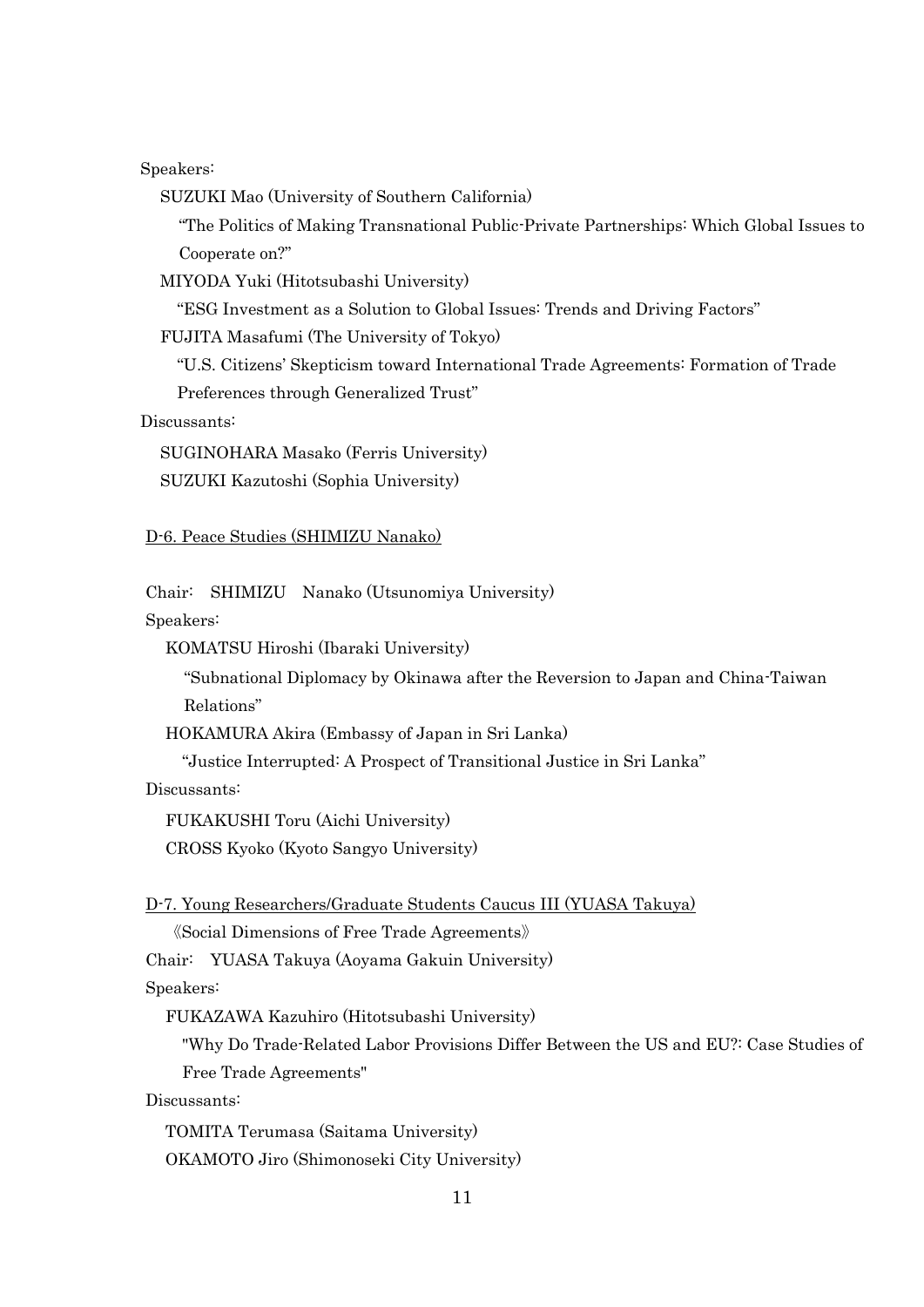#### Sectional Meetings E (11:15-12:45)

#### E-1.European International Political History/European Studies (IKEDA Ryo)

《The 'Expansion' of International Law and International Society from a Perspective of Global History: C. H. Alexandrowicz and the English School》

Chair: ONAKA Makoto (J. F. Oberlin University)

Speakers:

HATASHIN Omi (Osaka Jogakuin University)

"C. H. Alexandrowicz's Historical and Empirical Critique of the Membership Criteria of 'International Society' "

CHIJIIWA Masatsugu (Ritsumeikan Asia Pacific University)

"Revisiting International Organization(s): English School Meets the Study of International Organization"

Discussants:

IKEDA Josuke (University of Toyama)

## E-2. American Diplomatic History and International History of East Asia (MORI Satoru / IENAGA Masaki)

《Reassessing Cold War Diplomacy During Détente》

Chair: MORI Satoru (Hosei University)

Speakers:

YU Minhao (Nagoya University of Commerce and Business)

"Détente and China's Diplomatic Shift: 1972-1974"

OMI Yuichiro (Hitotsubashi University)

"The Carter Administration's Energy Policy Towards the Soviet Union and China"

Discussants:

MASUO Chisako T. (Kyushu University) MIZUMOTO Yoshihiko (Dokkyo University)

E-3. Middle Eastern Studies (MATSUO Masaki)

《The Interaction between Domestic Politics and International situations》

Chair: MATSUO Masaki (Utsunomiya University)

Speakers:

SUZUKI Hiroyuki (The University of Tokyo)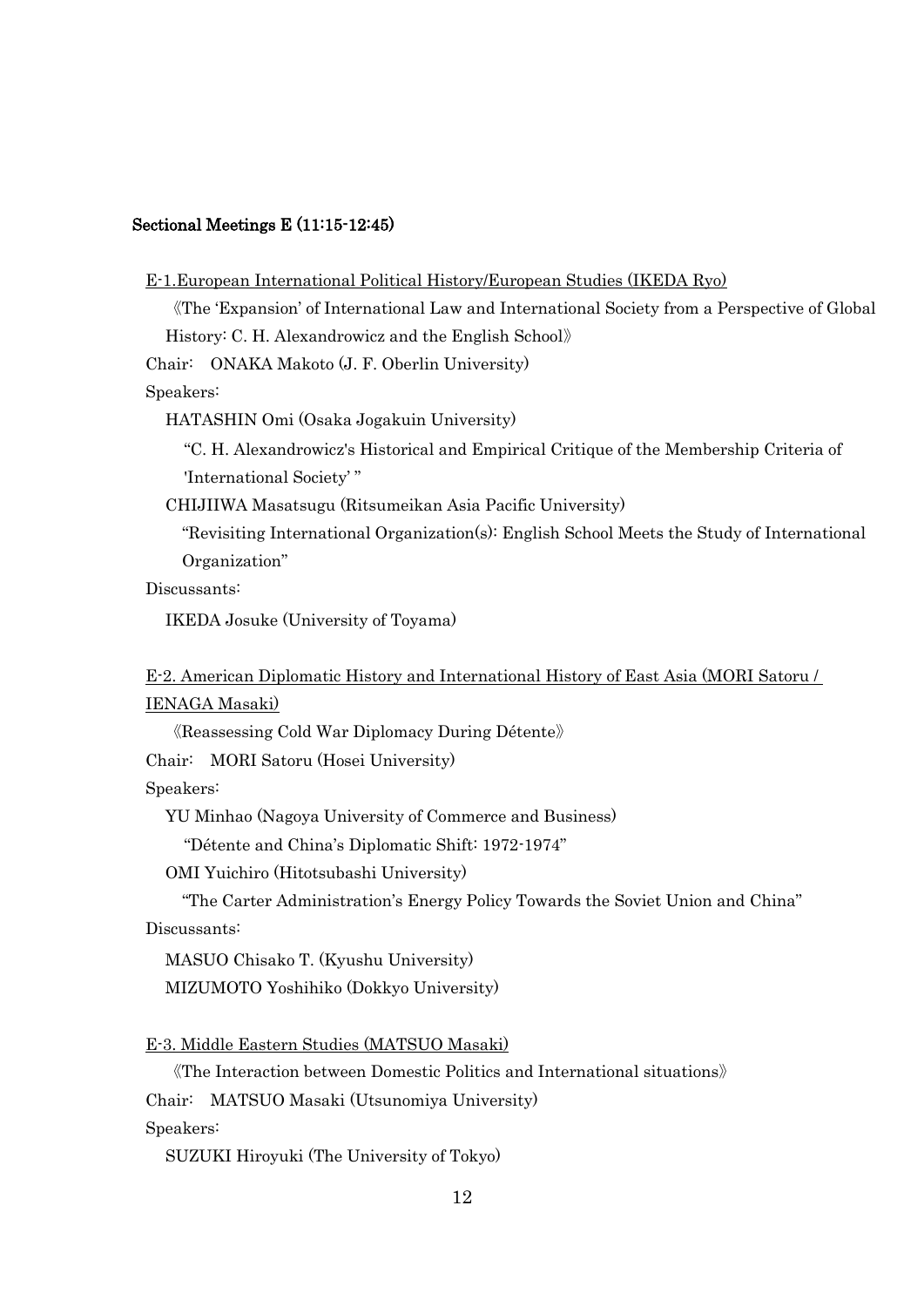"The Stalemate in Palestinian Politics: National Reconciliation and International Legitimacy"

CHISAKA Tomoyo (Osaka University)

"Elections and the Quest for External Legitimacy in the Islamic Republic of Iran" Discussants:

MATSUNAGA Yasuyuki (Tokyo University of Foreign Studies) NISHIKIDA Aiko (Keio University)

E-4. International Integration III (TAKEDA Ken)

《Multi-level linkages and European Integration: Subnational, National, European and International levels》

Chair: MOCHIZUKI Yasue (Kwansei Gakuin University)

Speakers:

MATSUO Hideya (Ryukoku University)

"Separatist Movements and the EU: Cases of Belgium"

KOMATSUZAKI Tochiaki (Tenri University)

"EU's Policy towards the International Criminal Court in the 2010s"

Discussants:

MOCHIZUKI Yasue (Kwansei Gakuin University) MATSUMOTO Saho (Nagoya City University)

E-5. International Security (KOTANI Tetsuo)

New Studies on Philosophies and Theories Chair: KOTANI Tetsuo (Meikai University)

Speakers:

ZHANG Fan (Kyoto University)

"The Japanese Realists and the Debate on Japan's Defense Policy During the Late Cold War" Ivan González PUJOl (Senshu University)

"Making Theoretical and Analytical Sense out of the Hedging Strategy"

SAKUWA Kentaro (Aoyama Gakuin University)/ WATNABE Riko (Independent)

"Intentional Alliance and Rivalry Networks and Conflict Diffusion: Simulating the Effect of Network Structure"

Discussants:

IZUMIKAWA Yasuhiro (Chuo University) NAKAYAMA Toshihiro (Keio University)